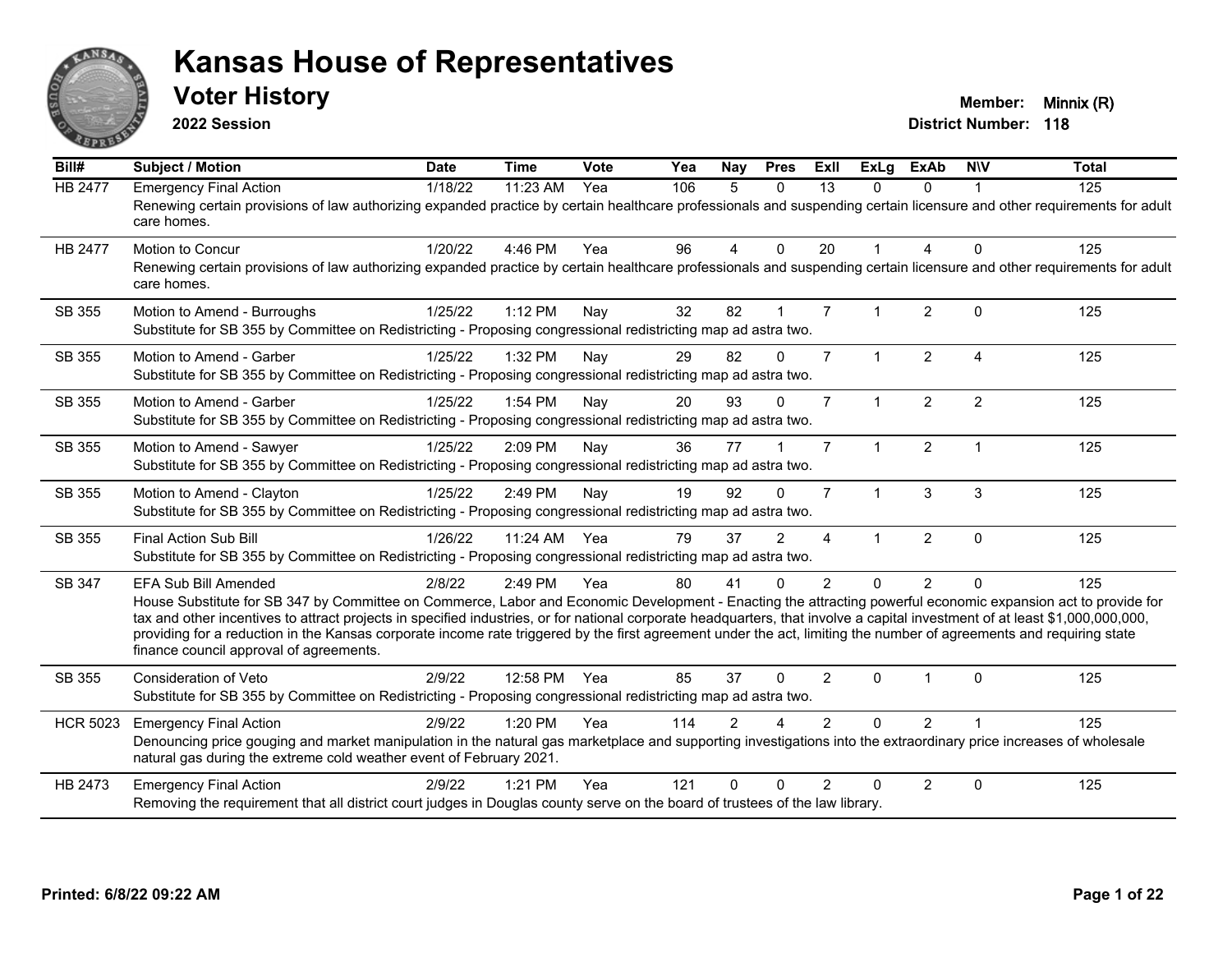

**2022 Session**

| $\overline{Bill#}$ | <b>Subject / Motion</b>                                                                                                                                                                                                                                                              | <b>Date</b> | <b>Time</b> | Vote | Yea | <b>Nav</b> | <b>Pres</b> | Exll           | <b>ExLg</b> | <b>ExAb</b>    | <b>NIV</b>              | <b>Total</b> |
|--------------------|--------------------------------------------------------------------------------------------------------------------------------------------------------------------------------------------------------------------------------------------------------------------------------------|-------------|-------------|------|-----|------------|-------------|----------------|-------------|----------------|-------------------------|--------------|
| HB 2490            | <b>Emergency Final Action</b><br>Authorizing the state treasurer to determine account owners and designated beneficiaries for an ABLE savings account, adding who may open such an account and<br>requiring compliance with the federal internal revenue code.                       | 2/9/22      | 1:22 PM     | Yea  | 118 | 3          | $\Omega$    | $\mathfrak{p}$ | $\Omega$    | $\mathcal{P}$  | $\Omega$                | 125          |
| HB 2480            | <b>Final Action</b><br>Amending the public water supply project loan program's definition of "project" to remove the definition's current exclusion of projects that are<br>related to the diversion or transportation of water acquired through a water transfer.                   | 2/15/22     | 11:59 PM    | Yea  | 118 | 0          | $\Omega$    | 3              | 0           | $\overline{2}$ | $\overline{2}$          | 125          |
| HB 2564            | <b>Final Action</b><br>Updating the version of risk-based capital instructions in effect.                                                                                                                                                                                            | 2/15/22     | 11:59 PM    | Yea  | 118 | $\Omega$   | $\Omega$    | 3              | 0           | $\overline{2}$ | $\overline{2}$          | 125          |
| HB 2489            | <b>Final Action Amended</b><br>Amending provisions of the technology-enabled fiduciary financial institutions act relating to fees and assessments, examinations, disclosures to consumers and<br>requiring such institutions to be mandatory reporters for purposes of elder abuse. | 2/16/22     | 11:17 AM    | Yea  | 120 | 0          | $\Omega$    | $\overline{1}$ | 0           | 3              |                         | 125          |
| HB 2537            | <b>Final Action</b><br>Requiring the insurance department to hold a hearing in cases involving an order under the Kansas administrative procedure act.                                                                                                                               | 2/16/22     | $11:19$ AM  | Yea  | 120 | 0          |             |                | 0           | 3              | $\Omega$                | 125          |
| SB 337             | <b>Final Action</b><br>Converting the conditional charter issued for the pilot program under the technology-enabled fiduciary financial institutions act to a full fiduciary financial institution<br>charter.                                                                       | 2/16/22     | 11:20 AM    | Yea  | 119 |            |             |                | 0           | 3              | $\Omega$                | 125          |
| <b>HCR 5014</b>    | Motion to Recommend for Passage<br>Proposing a constitutional amendment that provides for legislative oversight of rules and regulations adopted by executive branch agencies and officials.                                                                                         | 2/16/22     | 12:30 PM    | Yea  | 77  | 42         | $\Omega$    |                | 0           | $\overline{2}$ | 3                       | 125          |
| HB 2560            | <b>Final Action</b><br>Extending certain penalties, fees and maximum amounts of fees and the expiration dates of certain programs of the Kansas department of agriculture.                                                                                                           | 2/17/22     | 12:25 PM    | Yea  | 101 | 11         | $\Omega$    |                | $\Omega$    | 11             |                         | 125          |
| HB 2591            | <b>Final Action</b><br>Repealing the state general fund and conservation fee fund transfers to the abandoned oil and gas well fund.                                                                                                                                                  | 2/17/22     | 12:27 PM    | Yea  | 112 | 0          | $\Omega$    | $\overline{1}$ | 0           | 11             | $\overline{\mathbf{1}}$ | 125          |
| <b>HCR 5014</b>    | <b>Final Action</b><br>Proposing a constitutional amendment that provides for legislative oversight of rules and regulations adopted by executive branch agencies and officials.                                                                                                     | 2/17/22     | 12:43 PM    | Yea  | 80  | 33         | $\Omega$    |                | 0           | 11             | $\Omega$                | 125          |
| HB 2540            | <b>Emergency Final Action</b><br>Authorizing the construction of a memorial honoring Kansas gold star families.                                                                                                                                                                      | 2/17/22     | 12:45 PM    | Yea  | 113 | 0          | $\Omega$    |                | 0           | 11             | $\Omega$                | 125          |
| HB 2458            | <b>Emergency Final Action</b><br>Designating a portion of U.S. highway 56 as the PFC Shane Austin memorial highway.                                                                                                                                                                  | 2/17/22     | 12:47 PM    | Yea  | 113 | 0          | $\Omega$    | $\overline{1}$ | $\Omega$    | 11             | $\Omega$                | 125          |
| HB 2476            | <b>Emergency Final Action</b><br>Providing for the silver star and bronze star distinctive license plates.                                                                                                                                                                           | 2/17/22     | 12:48 PM    | Yea  | 113 | 0          | $\Omega$    | $\overline{1}$ | 0           | 11             | $\Omega$                | 125          |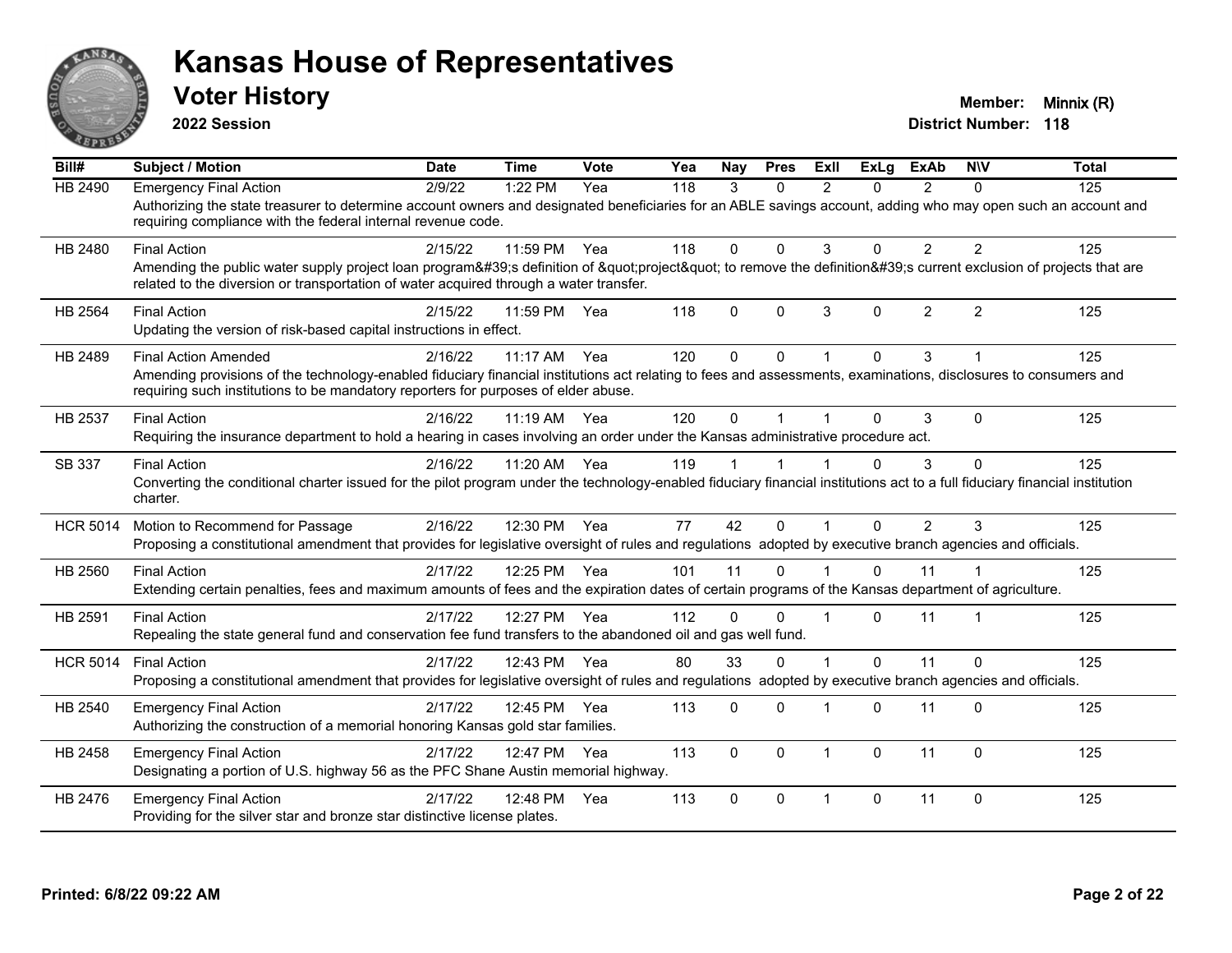

**2022 Session**

| Bill#           | <b>Subject / Motion</b>                                                                                                                                                                                                                                            | <b>Date</b> | <b>Time</b> | Vote | Yea | <b>Nay</b>     | <b>Pres</b>  | Exll                    | <b>ExLg</b>  | <b>ExAb</b>    | <b>NIV</b>   | <b>Total</b> |
|-----------------|--------------------------------------------------------------------------------------------------------------------------------------------------------------------------------------------------------------------------------------------------------------------|-------------|-------------|------|-----|----------------|--------------|-------------------------|--------------|----------------|--------------|--------------|
| <b>HB 2478</b>  | <b>Emergency Final Action</b>                                                                                                                                                                                                                                      | 2/17/22     | 12:49 PM    | Yea  | 113 | $\Omega$       | $\Omega$     | $\overline{\mathbf{1}}$ | $\Omega$     | 11             | $\Omega$     | 125          |
|                 | Designating a portion of United States highway 166 as the SGT Evan S Parker memorial highway.                                                                                                                                                                      |             |             |      |     |                |              |                         |              |                |              |              |
| <b>HCR 5014</b> | <b>Final Action</b>                                                                                                                                                                                                                                                | 2/21/22     | 11:45 AM    | Yea  | 85  | 39             | $\mathbf 0$  | $\mathbf{1}$            | $\mathbf{0}$ | $\Omega$       | 0            | 125          |
|                 | Proposing a constitutional amendment that provides for legislative oversight of rules and regulations adopted by executive branch agencies and officials.                                                                                                          |             |             |      |     |                |              |                         |              |                |              |              |
| HB 2517         | <b>Final Action Amended</b>                                                                                                                                                                                                                                        | 2/22/22     | 10:49 AM    | Yea  | 120 | $\Omega$       | $\Omega$     | $\mathfrak{p}$          | O.           | 3              | ∩            | 125          |
|                 | Transferring the responsibility to certify drug abuse treatment providers that participate in the certified drug abuse treatment program from the department of corrections<br>to the Kansas sentencing commission.                                                |             |             |      |     |                |              |                         |              |                |              |              |
| HB 2594         | <b>Final Action Amended</b>                                                                                                                                                                                                                                        | 2/22/22     | 10:50 AM    | Yea  | 120 | $\Omega$       | $\Omega$     | 2                       | $\Omega$     | 3              | $\Omega$     | 125          |
|                 | Exempting certain modifications on antique vehicles from vehicle identification number offense seizures and dispositions.                                                                                                                                          |             |             |      |     |                |              |                         |              |                |              |              |
| <b>HB 2607</b>  | <b>Final Action Amended</b>                                                                                                                                                                                                                                        | 2/22/22     | 10:51 AM    | Yea  | 120 | $\Omega$       | $\Omega$     | 2                       | $\Omega$     | 3              | $\Omega$     | 125          |
|                 | Clarifying the time limitations for habeas corpus claims.                                                                                                                                                                                                          |             |             |      |     |                |              |                         |              |                |              |              |
| HB 2299         | Motion to Amend - Fairchild                                                                                                                                                                                                                                        | 2/22/22     | 3:16 PM     | Nay  | 35  | 84             | $\mathbf 0$  | $\overline{2}$          | $\Omega$     | 3              | 1            | 125          |
|                 | Allowing a search warrant to be executed within 10 days from the date of issuance.                                                                                                                                                                                 |             |             |      |     |                |              |                         |              |                |              |              |
| HB 2703         | Motion to Amend - Clayton                                                                                                                                                                                                                                          | 2/22/22     | 4:17 PM     | Nay  | 37  | 80             | $\mathbf{0}$ | $\overline{2}$          | $\Omega$     | 3              | 3            | 125          |
|                 | Making changes to employment security law provisions regarding the employment security fund and employer contribution rates, the definition of employment to                                                                                                       |             |             |      |     |                |              |                         |              |                |              |              |
|                 | conform with federal law and various updates to the my reemployment plan program, including making the program mandatory with certain exceptions, and providing<br>that the secretary of commerce may require participation by claimants in reemployment services. |             |             |      |     |                |              |                         |              |                |              |              |
| HB 2525         | Motion to Recommend for Passage                                                                                                                                                                                                                                    | 2/22/22     | 5:17 PM     | Nay  | 53  | 66             | $\Omega$     | 2                       | $\Omega$     | 3              |              | 125          |
|                 | Removing non-cooperation with child support from requirements for food and child care assistance eligibility and exempting adults enrolled in school from the 20-hour-                                                                                             |             |             |      |     |                |              |                         |              |                |              |              |
|                 | per-week work requirement for child care assistance eligibility for a limited time.                                                                                                                                                                                |             |             |      |     |                |              |                         |              |                |              |              |
| HB 2110         | <b>Final Action Amended</b>                                                                                                                                                                                                                                        | 2/23/22     | 10:21 AM    | Yea  | 113 | 8              | $\Omega$     | 3                       | $\Omega$     | $\overline{1}$ | $\Omega$     | 125          |
|                 | Requiring insurance coverage for PANS and PANDAS by the state health care benefits program and requiring the state employee health care commission to submit an                                                                                                    |             |             |      |     |                |              |                         |              |                |              |              |
|                 | impact report on such coverage to the legislature.                                                                                                                                                                                                                 |             |             |      |     |                |              |                         |              |                |              |              |
| HB 2299         | <b>Final Action Amended</b>                                                                                                                                                                                                                                        | 2/23/22     | 10:22 AM    | Yea  | 119 | $\overline{2}$ | $\Omega$     | 3                       | $\Omega$     | $\overline{1}$ | $\mathbf{0}$ | 125          |
|                 | Allowing a search warrant to be executed within 10 days from the date of issuance.                                                                                                                                                                                 |             |             |      |     |                |              |                         |              |                |              |              |
| HB 2386         | <b>Final Action Amended</b>                                                                                                                                                                                                                                        | 2/23/22     | 10:23 AM    | Yea  | 118 | 3              | $\Omega$     | 3                       | $\Omega$     | 1              | $\mathbf 0$  | 125          |
|                 | Establishing requirements for the payment and reimbursement of dental services by a dental benefit plan.                                                                                                                                                           |             |             |      |     |                |              |                         |              |                |              |              |
| HB 2456         | <b>Final Action Amended</b>                                                                                                                                                                                                                                        | 2/23/22     | 10:24 AM    | Yea  | 117 | 4              | $\Omega$     | 3                       | $\Omega$     | $\mathbf{1}$   | $\Omega$     | 125          |
|                 | Establishing the Kansas kids lifetime combination hunting and fishing license.                                                                                                                                                                                     |             |             |      |     |                |              |                         |              |                |              |              |
| HB 2481         | <b>Final Action</b>                                                                                                                                                                                                                                                | 2/23/22     | 10:25 AM    | Yea  | 121 | $\Omega$       | $\mathbf 0$  | 3                       | $\Omega$     | $\overline{1}$ | $\Omega$     | 125          |
|                 | Authorizing KP&F participating service credit purchase for certain in-state nonfederal governmental employment.                                                                                                                                                    |             |             |      |     |                |              |                         |              |                |              |              |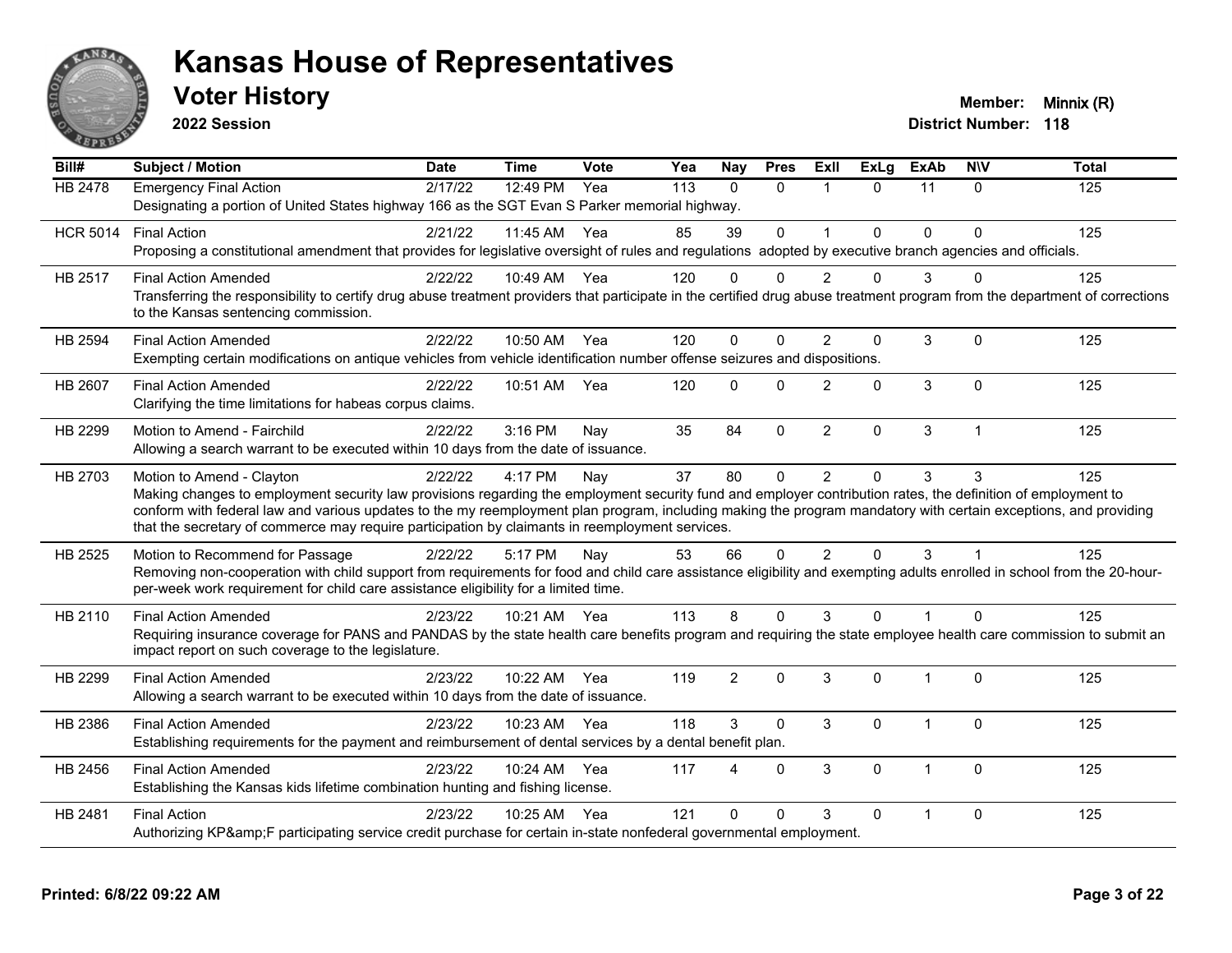

**2022 Session**

| Bill#          | Subject / Motion                                                                                                                                                                                                                                                                                                                                                                       | <b>Date</b> | <b>Time</b>  | Vote | Yea | <b>Nay</b>           | <b>Pres</b>  | Exll | <b>ExLg</b> | <b>ExAb</b>    | <b>NIV</b>   | <b>Total</b> |
|----------------|----------------------------------------------------------------------------------------------------------------------------------------------------------------------------------------------------------------------------------------------------------------------------------------------------------------------------------------------------------------------------------------|-------------|--------------|------|-----|----------------------|--------------|------|-------------|----------------|--------------|--------------|
| <b>HB 2483</b> | <b>Final Action</b><br>Providing for the daughters of the American revolution distinctive license plate.                                                                                                                                                                                                                                                                               | 2/23/22     | 10:26 AM     | Yea  | 105 | 16                   | $\mathbf{0}$ | 3    | $\Omega$    | $\mathbf{1}$   | $\Omega$     | 125          |
| HB 2496        | <b>Final Action</b><br>Enacting the uniform family law arbitration act.                                                                                                                                                                                                                                                                                                                | 2/23/22     | 10:27 AM     | Yea  | 121 | $\mathbf 0$          | $\mathbf 0$  | 3    | 0           | $\overline{1}$ | $\mathbf 0$  | 125          |
| HB 2508        | <b>Final Action</b><br>Requiring retention of fingerprints by the Kansas bureau of investigation for participation in the federal rap back program.                                                                                                                                                                                                                                    | 2/23/22     | 10:28 AM     | Yea  | 115 | $6\phantom{1}6$      | $\mathbf 0$  | 3    | 0           | 1              | $\Omega$     | 125          |
| HB 2510        | <b>Final Action</b><br>Updating certain investment limitation requirements to provide increased options for Kansas domiciled life insurance companies investing in equity interests and<br>preferred stock.                                                                                                                                                                            | 2/23/22     | 10:29 AM Yea |      | 120 |                      | $\Omega$     | 3    | 0           |                | $\Omega$     | 125          |
| HB 2515        | <b>Final Action</b><br>Creating a mechanism to seek relief from the Kansas offender registration act requirements for drug offenders and allowing expungement of offenses when such relief is<br>granted.                                                                                                                                                                              | 2/23/22     | 10:30 AM Yea |      | 120 | $\blacktriangleleft$ | $\Omega$     | 3    | 0           |                | $\Omega$     | 125          |
| HB 2516        | <b>Final Action</b><br>Requiring an offender who raises error in such offender's criminal history calculation for the first time on appeal to show prejudicial error, requiring the journal entry<br>used to establish criminal history to be attached to the criminal history worksheet and authorizing the court to correct an illegal sentence while a direct appeal is<br>pending. | 2/23/22     | 10:32 AM Yea |      | 121 | $\Omega$             | $\Omega$     | 3    | $\Omega$    | 1              | $\Omega$     | 125          |
| HB 2529        | <b>Final Action</b><br>Allowing veteran license plate applicants to use either a DD214 form, a military veteran identification card or veteran health identification card for proof of veteran status.                                                                                                                                                                                 | 2/23/22     | 10:33 AM Yea |      | 120 | 1                    | $\Omega$     | 3    | $\Omega$    |                | $\Omega$     | 125          |
| HB 2547        | <b>Final Action Amended</b><br>Authorizing technology-enabled fiduciary financial institution insurance companies within the captive insurance act and providing for the requirements and operations<br>thereof.                                                                                                                                                                       | 2/23/22     | 10:34 AM Yea |      | 120 |                      | $\Omega$     | 3    | $\Omega$    |                | $\Omega$     | 125          |
| HB 2559        | <b>Final Action Amended</b><br>Creating the Kansas cotton boll weevil program and requiring the program to levy an assessment upon Kansas produced cotton and monitor and mitigate the risk of boll<br>weevils.                                                                                                                                                                        | 2/23/22     | 10:38 AM     | Yea  | 83  | 37                   | 1            | 3    | $\Omega$    |                | $\Omega$     | 125          |
| HB 2563        | <b>Final Action Amended</b><br>Concerning the Kansas seed law and the commercial industrial hemp act; relating to labeling; seeds treated with certain substances; definitions; labeling; unlawful<br>actions; certain registrations; inspections; live plant dealers; and testing services.                                                                                           | 2/23/22     | 10:39 AM Yea |      | 113 | 8                    | $\Omega$     | 3    | $\Omega$    | $\overline{1}$ | $\Omega$     | 125          |
| HB 2567        | <b>Final Action Amended</b><br>Increasing certain registration and title fees on vehicles for services performed by county treasurers and the division of vehicles and decreasing certain fees related to<br>administrative costs and disposition of such fees.                                                                                                                        | 2/23/22     | 10:41 AM Yea |      | 114 | 6                    |              | 3    | 0           |                | $\mathbf{0}$ | 125          |
| HB 2568        | <b>Final Action</b><br>Amending the Kansas mortgage business act by providing for mortgage business work at remote locations, license and registration renewal or reinstatement<br>procedures, surety bond requirements and evidence of solvency and net worth and requiring notice when adding or closing branch offices.                                                             | 2/23/22     | 10:43 AM     | Yea  | 118 | 3                    | $\Omega$     | 3    | $\Omega$    | 1              | $\Omega$     | 125          |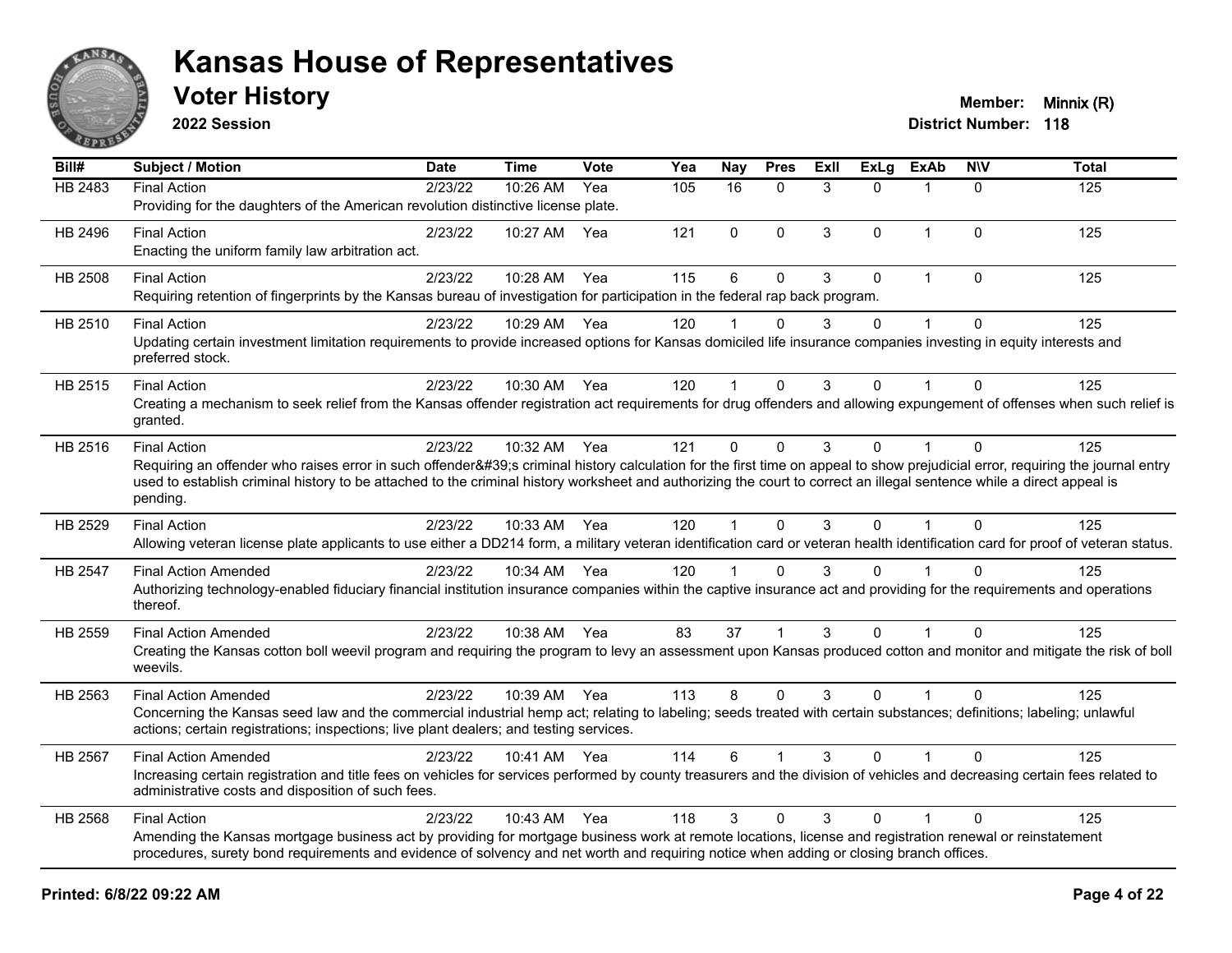

**2022 Session**

| Bill#           | <b>Subject / Motion</b>                                                                                                                                                                                                                                                                                                                                                                                                                                   | <b>Date</b> | <b>Time</b>  | Vote | Yea | Nav          | <b>Pres</b> | Exll          | <b>ExLa</b> | <b>ExAb</b>  | <b>NIV</b>   | <b>Total</b> |
|-----------------|-----------------------------------------------------------------------------------------------------------------------------------------------------------------------------------------------------------------------------------------------------------------------------------------------------------------------------------------------------------------------------------------------------------------------------------------------------------|-------------|--------------|------|-----|--------------|-------------|---------------|-------------|--------------|--------------|--------------|
| <b>HB 2574</b>  | <b>Final Action</b><br>Establishing a time limitation for awarding compensation for mental health counseling and increasing certain compensation award amounts by the crime victims<br>compensation board.                                                                                                                                                                                                                                                | 2/23/22     | 10:43 AM     | Yea  | 121 | $\Omega$     | $\Omega$    | 3             | $\Omega$    |              | $\Omega$     | 125          |
| HB 2579         | <b>Final Action Amended</b><br>Requiring electronic filing of campaign reports by candidates for state office unless an exemption is granted for cause.                                                                                                                                                                                                                                                                                                   | 2/23/22     | 10:45 AM     | Yea  | 90  | 31           | $\Omega$    | 3             | 0           |              | $\mathbf{0}$ | 125          |
| HB 2595         | <b>Final Action</b><br>Making certain antique vehicle titling procedures applicable to vehicles having a model year of 1960 or later instead of 1950 or later.                                                                                                                                                                                                                                                                                            | 2/23/22     | 10:46 AM     | Yea  | 121 | $\Omega$     | $\Omega$    | 3             | $\Omega$    | $\mathbf{1}$ | $\Omega$     | 125          |
| HB 2597         | <b>Final Action</b><br>Providing for four distinctive license plates for the Kansas department of wildlife and parks.                                                                                                                                                                                                                                                                                                                                     | 2/23/22     | 10:47 AM     | Yea  | 116 | 5            | $\Omega$    | 3             | 0           | $\mathbf 1$  | $\Omega$     | 125          |
| HB 2608         | <b>Final Action</b><br>Removing provisions authorizing criminal restitution to be enforced as a civil judgment and authorizing judicial districts to contract for collection services for criminal<br>restitution.                                                                                                                                                                                                                                        | 2/23/22     | 10:48 AM     | Yea  | 117 | 4            | $\Omega$    | 3             | 0           |              | $\Omega$     | 125          |
| HB 2633         | <b>Final Action Amended</b><br>Providing for the city of Hutchinson distinctive license plate.                                                                                                                                                                                                                                                                                                                                                            | 2/23/22     | 10:49 AM     | Yea  | 108 | 13           | $\Omega$    | 3             | $\Omega$    | $\mathbf{1}$ | $\Omega$     | 125          |
| HB 2654         | <b>Final Action</b><br>Providing guidance to determine how offenders under the supervision of two or more supervision agency can have supervision consolidated into one agency.                                                                                                                                                                                                                                                                           | 2/23/22     | 10:50 AM     | Yea  | 121 | $\Omega$     | $\Omega$    | 3             | $\Omega$    |              | $\Omega$     | 125          |
| HB 2688         | <b>Final Action Amended</b><br>Requiring that licensed farm wineries be issued a cereal malt beverage retailer license if the statutory requirements for such retailer license are satisfied.                                                                                                                                                                                                                                                             | 2/23/22     | 10:52 AM     | Yea  | 116 | 5            | $\Omega$    | 3             | $\Omega$    |              | $\Omega$     | 125          |
| HB 2703         | <b>Final Action</b><br>Making changes to employment security law provisions regarding the employment security fund and employer contribution rates, the definition of employment to<br>conform with federal law and various updates to the my reemployment plan program, including making the program mandatory with certain exceptions, and providing<br>that the secretary of commerce may require participation by claimants in reemployment services. | 2/23/22     | 10:53 AM     | Yea  | 121 | 0            | $\Omega$    | $\mathcal{R}$ | $\Omega$    |              | $\Omega$     | 125          |
| <b>HCR 5022</b> | <b>Final Action Amended</b><br>Proposing a constitutional amendment requiring that a sheriff be elected in each county; exception.                                                                                                                                                                                                                                                                                                                        | 2/23/22     | 10:56 AM     | Yea  | 97  | 24           | $\Omega$    | 3             | $\Omega$    | $\mathbf 1$  | $\Omega$     | 125          |
| <b>HCR 5030</b> | <b>Emergency Final Action</b><br>Recognizing the growing problem of antisemitism in the United States.                                                                                                                                                                                                                                                                                                                                                    | 2/23/22     | 11:36 AM     | Yea  | 121 | 0            | $\Omega$    | 3             | 0           | $\mathbf{1}$ | $\Omega$     | 125          |
| HB 2605         | <b>Emergency Final Action Amended</b><br>Increasing the rural population requirement maximum for the veterinary training program for rural Kansas and creating a food animal percentage requirement that may<br>be fulfilled in lieu thereof.                                                                                                                                                                                                             | 2/23/22     | 11:37 AM     | Yea  | 115 | 6            | $\Omega$    | 3             | $\Omega$    |              | $\Omega$     | 125          |
| <b>SB 358</b>   | <b>Emergency Final Action</b><br>Amending the public water supply project loan program's definition of "project" to remove the definition's current exclusion of projects that are<br>related to the diversion or transportation of water acquired through a water transfer.                                                                                                                                                                              | 3/2/22      | 11:40 AM Yea |      | 121 | $\mathbf{0}$ | $\Omega$    | 2             | $\Omega$    | $\mathbf 1$  |              | 125          |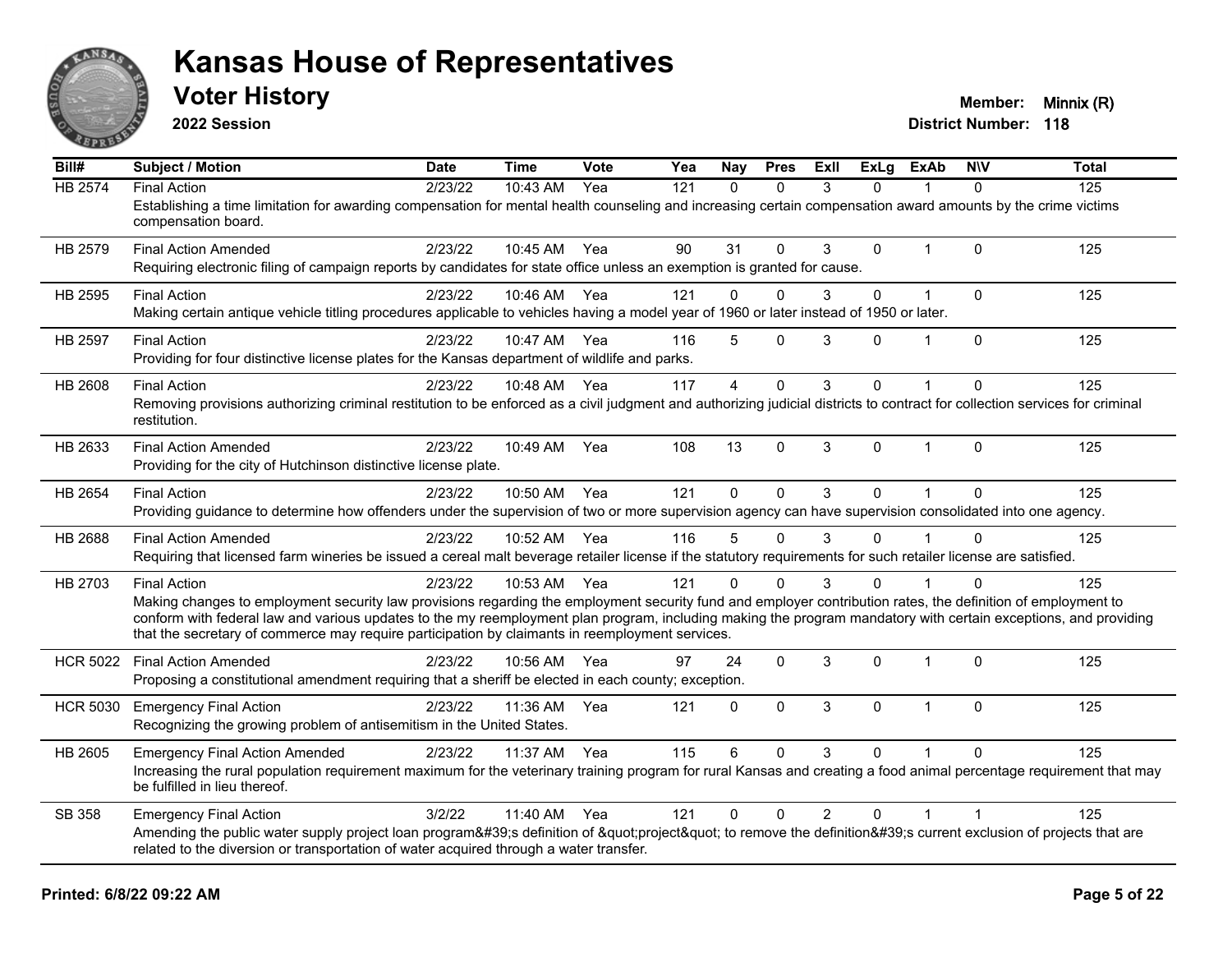

**2022 Session**

| Bill#           | <b>Subject / Motion</b>                                                                                                                                                                                                                                                                                                                                                                                                                                             | <b>Date</b> | <b>Time</b>  | <b>Vote</b> | Yea | Nay | <b>Pres</b>  | Exll                    | <b>ExLg</b> | <b>ExAb</b>    | <b>NIV</b>              | <b>Total</b> |
|-----------------|---------------------------------------------------------------------------------------------------------------------------------------------------------------------------------------------------------------------------------------------------------------------------------------------------------------------------------------------------------------------------------------------------------------------------------------------------------------------|-------------|--------------|-------------|-----|-----|--------------|-------------------------|-------------|----------------|-------------------------|--------------|
| SB 101          | EFA Sub Bill Amended                                                                                                                                                                                                                                                                                                                                                                                                                                                | 3/2/22      | 11:41 AM     | Yea         | 86  | 35  | $\Omega$     | $\overline{2}$          | $\Omega$    |                |                         | 125          |
|                 | House Substitute for SB 101 by Committee on Transportation - Approving the operation and use of electric-assisted bicycles and regulating the use thereof.                                                                                                                                                                                                                                                                                                          |             |              |             |     |     |              |                         |             |                |                         |              |
| SB 62           | <b>Emergency Final Action Amended</b>                                                                                                                                                                                                                                                                                                                                                                                                                               | 3/2/22      | 11:42 AM     | Yea         | 115 | 6   | $\Omega$     | 2                       | $\Omega$    |                | -1                      | 125          |
|                 | Amending the standards for school-administered vision screenings for students, establishing the Kansas children's vision health and school readiness commission<br>and allowing schools to maintain emergency albuterol kits.                                                                                                                                                                                                                                       |             |              |             |     |     |              |                         |             |                |                         |              |
| <b>HCR 5027</b> | Motion to Amend - Hoye<br>Applying to the Congress of the United States to call a convention of the states.                                                                                                                                                                                                                                                                                                                                                         | 3/8/22      | 12:06 PM     | Nav         | 35  | 84  | $\mathbf{1}$ | $\overline{2}$          | $\Omega$    | $\overline{1}$ | 2                       | 125          |
| <b>HCR 5027</b> | Motion to Amend - Houser                                                                                                                                                                                                                                                                                                                                                                                                                                            | 3/8/22      | 12:23 PM     | Nay         | 64  | 53  | $\Omega$     | $\overline{2}$          | $\Omega$    | $\overline{2}$ | $\overline{A}$          | 125          |
|                 | Applying to the Congress of the United States to call a convention of the states.                                                                                                                                                                                                                                                                                                                                                                                   |             |              |             |     |     |              |                         |             |                |                         |              |
| <b>HCR 5027</b> | Motion to Amend - Ruiz, S.                                                                                                                                                                                                                                                                                                                                                                                                                                          | 3/8/22      | 12:50 PM     | Nay         | 33  | 83  | $\Omega$     | $\overline{2}$          | 0           | $\overline{c}$ | 5                       | 125          |
|                 | Applying to the Congress of the United States to call a convention of the states.                                                                                                                                                                                                                                                                                                                                                                                   |             |              |             |     |     |              |                         |             |                |                         |              |
| <b>HCR 5027</b> | Motion to Recommend for Passage                                                                                                                                                                                                                                                                                                                                                                                                                                     | 3/8/22      | $1:31$ PM    | Yea         | 78  | 42  | $\Omega$     | $\overline{2}$          | $\Omega$    | $\overline{2}$ | $\mathbf 1$             | 125          |
|                 | Applying to the Congress of the United States to call a convention of the states.                                                                                                                                                                                                                                                                                                                                                                                   |             |              |             |     |     |              |                         |             |                |                         |              |
| HB 2710         | <b>Final Action</b>                                                                                                                                                                                                                                                                                                                                                                                                                                                 | 3/9/22      | $11:13$ AM   | Yea         | 116 | 3   | $\mathbf{0}$ | $\overline{4}$          | $\Omega$    | $\overline{2}$ | $\Omega$                | 125          |
|                 | Increasing the percentage of alcohol by volume allowed to not more than 16% for domestic table wine and the domestic fortified wine threshold to more than 16%<br>alcohol by volume.                                                                                                                                                                                                                                                                                |             |              |             |     |     |              |                         |             |                |                         |              |
| HB 2548         | <b>Final Action Amended</b>                                                                                                                                                                                                                                                                                                                                                                                                                                         | 3/9/22      | 11:14 AM Yea |             | 116 | 3   | $\Omega$     | Δ                       | 0           | $\overline{2}$ | $\Omega$                | 125          |
|                 | Implementing additional reporting requirements for informational technology projects and state agencies and requiring additional information technology security training<br>and status reports.                                                                                                                                                                                                                                                                    |             |              |             |     |     |              |                         |             |                |                         |              |
| <b>HCR 5027</b> | <b>Final Action Amended</b>                                                                                                                                                                                                                                                                                                                                                                                                                                         | 3/9/22      | 11:22 AM     | Yea         | 76  | 43  | $\Omega$     | $\overline{\mathbf{A}}$ | $\Omega$    | $\overline{2}$ | $\Omega$                | 125          |
|                 | Applying to the Congress of the United States to call a convention of the states.                                                                                                                                                                                                                                                                                                                                                                                   |             |              |             |     |     |              |                         |             |                |                         |              |
| SB 421          | Motion to Amend - Xu                                                                                                                                                                                                                                                                                                                                                                                                                                                | 3/9/22      | 12:22 PM     | Nay         | 38  | 79  | $\Omega$     | 4                       | $\Omega$    | 2              | $\overline{2}$          | 125          |
|                 | Transferring \$253,866,022 from the state general fund to the Kansas public employees retirement fund during fiscal year 2022 and eliminating certain level-dollar<br>KPERS employer contribution payments.                                                                                                                                                                                                                                                         |             |              |             |     |     |              |                         |             |                |                         |              |
| SB <sub>2</sub> | <b>Emergency Final Action Amended</b>                                                                                                                                                                                                                                                                                                                                                                                                                               | 3/9/22      | 1:18 PM      | Nay         | 87  | 31  | $\mathbf{0}$ | $\boldsymbol{\Lambda}$  | $\Omega$    | $\overline{2}$ | $\overline{\mathbf{1}}$ | 125          |
|                 | Allowing consumption of beer, wine or other alcoholic liquor on theKansas state fairgrounds; increasing the number of temporary permits an applicantmay receive from<br>four to 12 permits per year; limiting what cities, counties ortownships may charge for a temporary permit to not more than \$25 per day; andcrediting a portion of moneys<br>collected from the liquor drink tax and theliquor enforcement tax to the state fair capital improvements fund. |             |              |             |     |     |              |                         |             |                |                         |              |
| HB 2462         | <b>Emergency Final Action</b>                                                                                                                                                                                                                                                                                                                                                                                                                                       | 3/9/22      | $1:19$ PM    | Yea         | 118 | U   | ∩            |                         | 0           | $\overline{2}$ | $\blacktriangleleft$    | 125          |
|                 | Removing the standing committee membership requirements for members of the joint committee on state-tribal relations.                                                                                                                                                                                                                                                                                                                                               |             |              |             |     |     |              |                         |             |                |                         |              |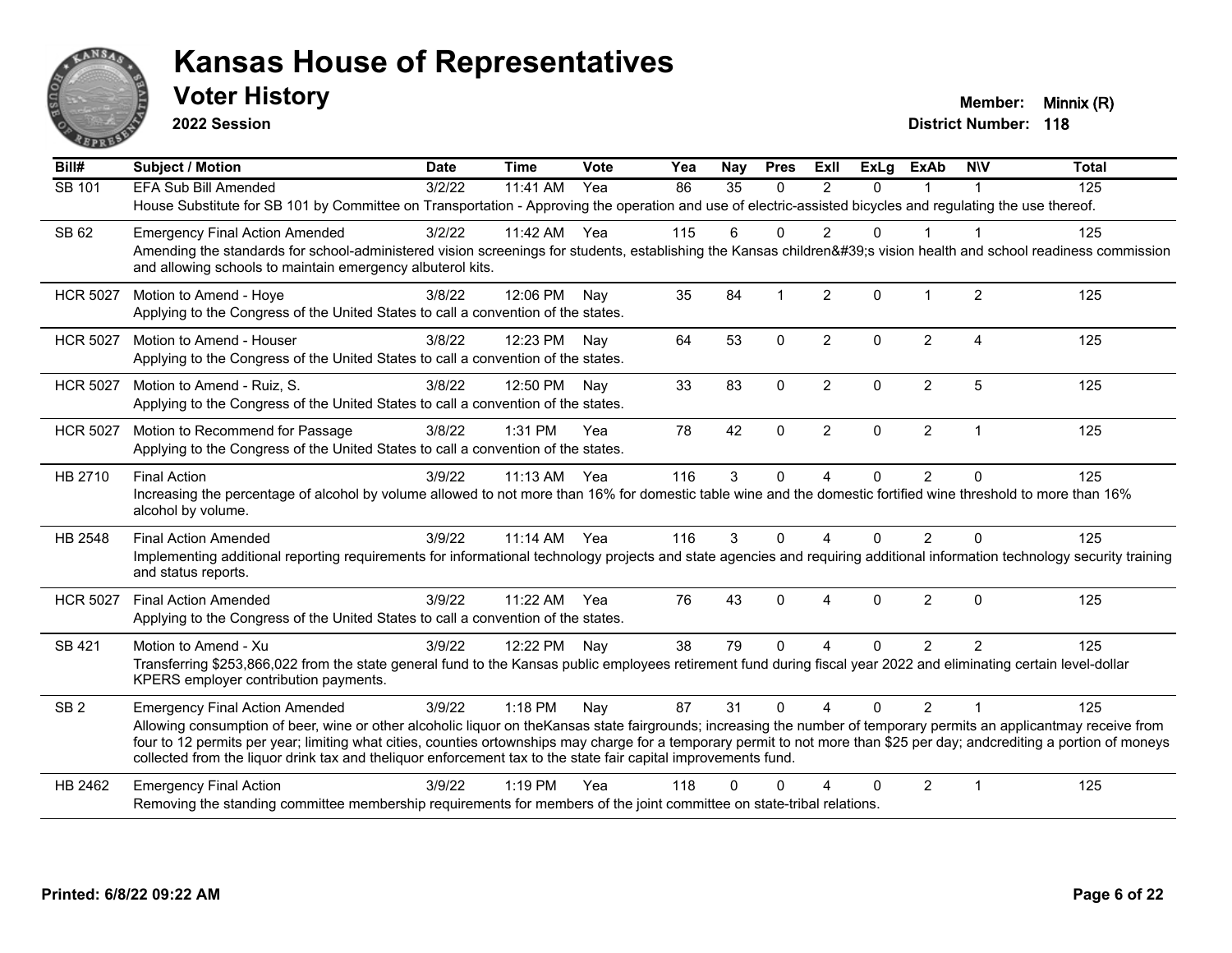

**2022 Session**

| $\overline{Bill#}$ | <b>Subject / Motion</b>                                                                                                                                                                                                                                                                                                                                                                                                                                                                                                                                                                                               | <b>Date</b> | <b>Time</b>  | <b>Vote</b> | Yea | Nay            | <b>Pres</b>  | <b>ExII</b>            | <b>ExLg</b> | <b>ExAb</b>    | <b>NIV</b>     | <b>Total</b> |
|--------------------|-----------------------------------------------------------------------------------------------------------------------------------------------------------------------------------------------------------------------------------------------------------------------------------------------------------------------------------------------------------------------------------------------------------------------------------------------------------------------------------------------------------------------------------------------------------------------------------------------------------------------|-------------|--------------|-------------|-----|----------------|--------------|------------------------|-------------|----------------|----------------|--------------|
| SB 421             | <b>Emergency Final Action Amended</b><br>Transferring \$1,000,000,000 from the state general fund to the Kansas public employees retirement fund during fiscal year 2022 and eliminating certain level-dollar<br>KPERS employer contribution payments.                                                                                                                                                                                                                                                                                                                                                                | 3/9/22      | 1:20 PM      | Yea         | 113 | 5              | $\Omega$     | Δ                      | $\Omega$    | $\overline{2}$ |                | 125          |
| SB 286             | EFA Sub Bill Amended<br>House Substitute for Substitute for SB 286 - Continuing the governmental response to the COVID-19 pandemic in Kansas by extending the expanded use of<br>telemedicine, the suspension of certain requirements related to medical care facilities and immunity from civil liability for certain healthcare providers, certain persons<br>conducting business in this state and covered facilities for COVID-19 claims until January 20, 2023, creating the crime of interference with the conduct of a hospital and<br>increasing the criminal penalties for battery of a healthcare provider. | 3/9/22      | 1:23 PM      | Yea         | 102 | 17             | $\mathbf{0}$ | 4                      | $\Omega$    | $\overline{2}$ | $\Omega$       | 125          |
| HB 2466            | <b>EFA Sub Bill</b><br>Substitute for HB 2466 by Committee on Education - Establishing the promoting advancement in computing knowledge act to increase the availability of computer<br>science education in Kansas schools.                                                                                                                                                                                                                                                                                                                                                                                          | 3/9/22      | 1:24 PM      | Yea         | 115 | 4              | $\Omega$     | 4                      | $\Omega$    | $\overline{2}$ | $\Omega$       | 125          |
| HB 2541            | <b>Final Action</b><br>Crediting docket fees to the state general fund instead of the judicial branch docket fee fund; crediting marriage license fees and drivers'; license reinstatement fees to<br>the state general fund instead of the judicial branch nonjudicial salary adjustment fund.                                                                                                                                                                                                                                                                                                                       | 3/16/22     | 11:15 AM     | Yea         | 111 | 12             | $\mathbf{0}$ | 2                      | 0           | $\Omega$       | $\Omega$       | 125          |
| HB 2582            | <b>Final Action Amended</b><br>Directing the Kansas department for children and families to share certain information with investigating law enforcement agencies.                                                                                                                                                                                                                                                                                                                                                                                                                                                    | 3/16/22     | $11:16$ AM   | Yea         | 122 | $\overline{1}$ | $\Omega$     | $\overline{2}$         | 0           | $\Omega$       | $\mathbf{0}$   | 125          |
| HB 2674            | <b>Final Action Amended</b><br>Requiring a forfeiture of an appearance bond to be set aside in certain circumstances.                                                                                                                                                                                                                                                                                                                                                                                                                                                                                                 | 3/16/22     | 11:17 AM     | Yea         | 121 | $\overline{2}$ | $\Omega$     | $\overline{2}$         | $\Omega$    | $\Omega$       | $\Omega$       | 125          |
| HB 2676            | <b>Final Action Amended</b><br>Authorizing counties to create a code inspection and enforcement fund and expanding the scope of the equipment reserve fund to include other computer and electronic<br>technologies.                                                                                                                                                                                                                                                                                                                                                                                                  | 3/16/22     | 11:18 AM Yea |             | 112 | 11             | $\mathbf{0}$ | 2                      | $\Omega$    | $\Omega$       | $\Omega$       | 125          |
| <b>HCR 5032</b>    | <b>Final Action</b><br>Honoring Ukrainians fighting against the Russian invasion.                                                                                                                                                                                                                                                                                                                                                                                                                                                                                                                                     | 3/16/22     | 11:20 AM     | Yea         | 119 | $\overline{4}$ | $\mathbf{0}$ | 2                      | 0           | $\Omega$       | $\mathbf{0}$   | 125          |
| HB 2528            | <b>Final Action Amended</b><br>Removing inflatable devices that are owned and operated by a nonprofit organization from the requirements of the Kansas amusement ride act.                                                                                                                                                                                                                                                                                                                                                                                                                                            | 3/17/22     | 11:21 AM     | Yea         | 86  | 34             | $\mathbf 0$  | 4                      | 0           | $\mathbf 0$    |                | 125          |
| SB 335             | <b>Final Action</b><br>Exempting certain business entities that provide health insurance in the state but are not subject to the jurisdiction of the commissioner of insurance from payment of the<br>annual premium tax.                                                                                                                                                                                                                                                                                                                                                                                             | 3/17/22     | $11:22$ AM   | Yea         | 120 | $\Omega$       | $\Omega$     |                        | $\Omega$    | $\Omega$       |                | 125          |
| SB 348             | <b>Final Action Amended</b><br>Exempting the practice of threading from the practice of cosmetology.                                                                                                                                                                                                                                                                                                                                                                                                                                                                                                                  | 3/17/22     | 11:23 AM     | Yea         | 110 | 10             | $\Omega$     | $\boldsymbol{\Lambda}$ | 0           | $\Omega$       | $\overline{1}$ | 125          |
| SB 392             | <b>Final Action</b><br>Terminating the transfer of remaining unencumbered moneys in the securities act fee fund exceeding \$50,000 to the state general fund.                                                                                                                                                                                                                                                                                                                                                                                                                                                         | 3/17/22     | 11:24 AM     | Yea         | 120 | $\Omega$       | $\Omega$     | 4                      | $\Omega$    | $\Omega$       | $\overline{1}$ | 125          |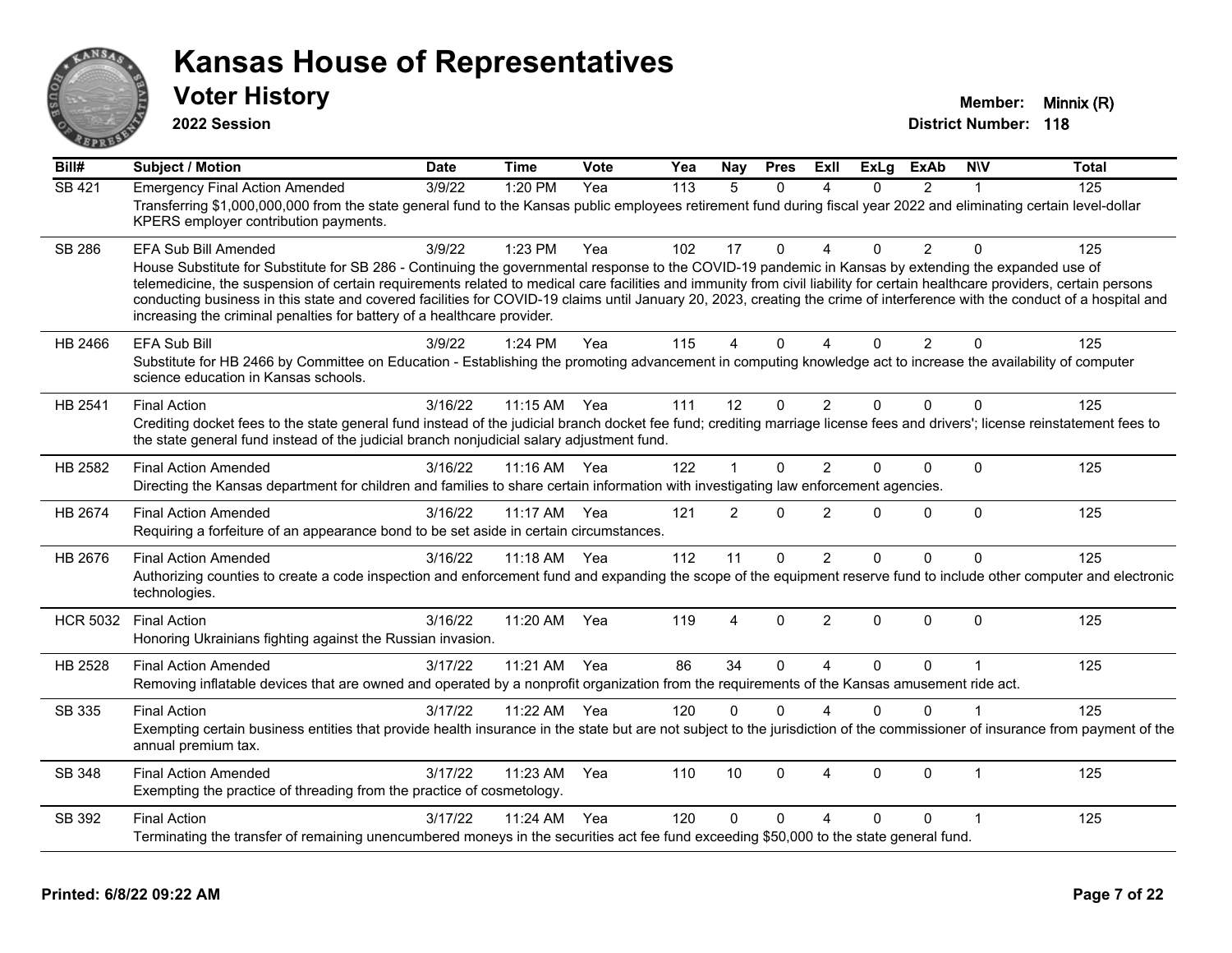

**2022 Session**

| Bill#         | <b>Subject / Motion</b>                                                                                                                                                                                                                                                                                                                               | <b>Date</b> | <b>Time</b>  | Vote | Yea | Nay            | <b>Pres</b>  | Exll           | <b>ExLg</b>  | <b>ExAb</b>    | <b>NIV</b>           | <b>Total</b> |
|---------------|-------------------------------------------------------------------------------------------------------------------------------------------------------------------------------------------------------------------------------------------------------------------------------------------------------------------------------------------------------|-------------|--------------|------|-----|----------------|--------------|----------------|--------------|----------------|----------------------|--------------|
| HB 2712       | <b>Emergency Final Action</b><br>Establishing the Kansas commission for the United States semiquincentennial.                                                                                                                                                                                                                                         | 3/17/22     | 11:47 AM     | Yea  | 119 | 1              | $\mathbf{0}$ | 4              | $\Omega$     | $\Omega$       | 1                    | 125          |
| SB 408        | <b>Emergency Final Action Amended</b><br>Increasing the criminal penalties for multiple thefts of mail.                                                                                                                                                                                                                                               | 3/17/22     | 11:48 AM Yea |      | 117 | 3              | $\mathbf{0}$ | 4              | $\Omega$     | $\mathbf{0}$   | $\blacktriangleleft$ | 125          |
| <b>SB 400</b> | <b>EFA Sub Bill</b><br>Substitute for SB 400 by Committee on Financial Institutions and Insurance - Updating certain requirements and conditions relating to the creation, modification and<br>termination of trusts in the Kansas uniform trust code and updating the definition of-áresident trust for tax purposes.                                | 3/17/22     | 11:49 AM     | Yea  | 120 | $\Omega$       | $\Omega$     | 4              | $\Omega$     | $\Omega$       |                      | 125          |
| SB 366        | <b>Emergency Final Action Amended</b><br>Specifying that the crime of burglary includes, without authority, entering into or remaining within any locked or secured portion of any dwelling, building or other<br>structure, with intent to commit another crime therein.                                                                             | 3/17/22     | 11:50 AM     | Yea  | 120 | ŋ              | 0            | Δ              | 0            | $\Omega$       |                      | 125          |
| SB 313        | <b>Emergency Final Action Amended</b><br>Designating a portion of United States highway 69 as the Senator Tom R Van Sickle memorial highway.                                                                                                                                                                                                          | 3/21/22     | 3:39 PM      | Yea  | 122 | $\Omega$       | $\Omega$     | $\overline{2}$ | $\Omega$     | $\overline{1}$ | $\Omega$             | 125          |
| SB 448        | <b>Emergency Final Action</b><br>Adopting the national association of insurance commissioner's amendments to the unfair trade practices act excluding commercial property and casualty insurance<br>producers, brokers and insurers from prohibitions on giving rebates as an inducement to sales.                                                    | 3/21/22     | 3:40 PM      | Yea  | 122 | $\Omega$       | $\Omega$     | $\overline{2}$ | $\Omega$     |                | $\Omega$             | 125          |
| SB 300        | <b>EFA Sub Bill</b><br>Substitute for SB 300 by Committee on Judiciary GÇô Amending the Kansas racketeer influenced and corrupt organization act to add a person who has engaged in<br>identity theft or identity fraud to the definition of "covered person" and add identity theft and identity fraud to the definition of "racketeering activity". | 3/21/22     | 3:41 PM      | Yea  | 121 |                | $\Omega$     | $\overline{2}$ | $\Omega$     |                | $\Omega$             | 125          |
| SB 261        | <b>EFA Sub Bill</b><br>Substitute for SB 261 by Committee on Agriculture -- Prohibiting the use of identifiable meat terms on the labels of meat analogs when such labels do not include proper<br>qualifying language to indicate that such products do not contain meat.                                                                            | 3/21/22     | 3:43 PM      | Yea  | 96  | 26             | $\Omega$     | $\overline{2}$ | $\Omega$     |                | $\Omega$             | 125          |
| <b>SB 417</b> | <b>Emergency Final Action</b><br>Establishing minimum and maximum permit renewal fees for certain solid waste disposal areas and processing facilities.                                                                                                                                                                                               | 3/21/22     | 3:44 PM      | Yea  | 120 | $\overline{2}$ | $\Omega$     | $\mathfrak{p}$ | $\mathbf{0}$ | $\overline{1}$ | $\Omega$             | 125          |
| HB 2644       | <b>Emergency Final Action</b><br>Designating the Sandhill plum as the official state fruit.                                                                                                                                                                                                                                                           | 3/21/22     | 3:46 PM      | Yea  | 115 | $\overline{7}$ | $\Omega$     | $\overline{2}$ | $\Omega$     | $\overline{1}$ | $\Omega$             | 125          |
| HB 2447       | <b>EFA Sub Bill</b><br>Permitting testimony to be presented using a two-way electronic audio-video communication device during a preliminary hearing.                                                                                                                                                                                                 | 3/21/22     | 3:47 PM      | Yea  | 120 | $\overline{2}$ | $\Omega$     | $\overline{2}$ | $\Omega$     | 1              | $\mathbf{0}$         | 125          |
| <b>SB 200</b> | <b>Emergency Final Action Amended</b><br>Expanding the pharmacist's scope of practice to include initiation of therapy for influenza, strep throat or urinary tract infection, pursuant to a statewide protocol adopted<br>by the collaborative drug therapy management advisory committee.                                                           | 3/21/22     | 3:48 PM      | Yea  | 119 | 3              | U            | 2              |              |                | $\Omega$             | 125          |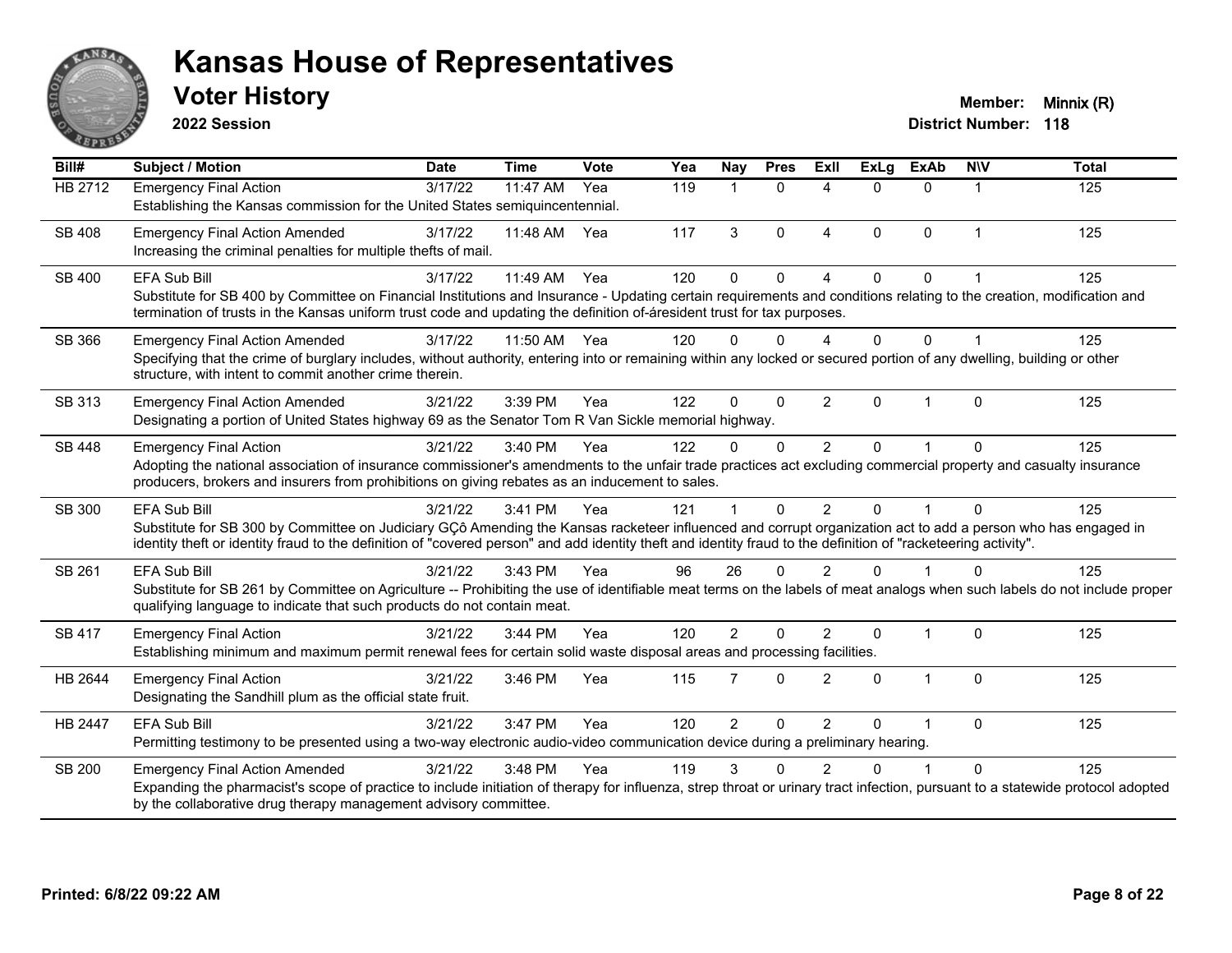

**2022 Session**

| Bill#         | <b>Subject / Motion</b>                                                                                                                                                                                                                                                                                                                                                                                                                                                                                                                                                                                                                                                      | <b>Date</b> | <b>Time</b> | Vote | Yea              | <b>Nay</b>   | <b>Pres</b>  | Exll           | <b>ExLg</b>    | <b>ExAb</b>    | <b>NIV</b>   | <b>Total</b> |
|---------------|------------------------------------------------------------------------------------------------------------------------------------------------------------------------------------------------------------------------------------------------------------------------------------------------------------------------------------------------------------------------------------------------------------------------------------------------------------------------------------------------------------------------------------------------------------------------------------------------------------------------------------------------------------------------------|-------------|-------------|------|------------------|--------------|--------------|----------------|----------------|----------------|--------------|--------------|
| <b>SB 336</b> | <b>Emergency Final Action</b><br>Updating certain investment limitation requirements to provide increased options for Kansas domiciled life insurance companies investing in equity interests and<br>preferred stock.                                                                                                                                                                                                                                                                                                                                                                                                                                                        | 3/21/22     | 3:49 PM     | Yea  | $\overline{121}$ | $\mathbf 1$  | $\mathbf{0}$ | 2              | $\Omega$       |                | $\mathbf{0}$ | 125          |
| HB 2253       | <b>Emergency Final Action Amended</b><br>Updating certain provisions of the prescription monitoring program act relating to program data, storage and access, increasing the membership of the advisory<br>committee and providing for setup and annual maintenance fees for program data integration.                                                                                                                                                                                                                                                                                                                                                                       | 3/21/22     | 3:50 PM     | Yea  | 121              | $\mathbf 1$  | $\mathbf{0}$ | $\overline{2}$ | $\mathbf{0}$   | $\overline{1}$ | $\Omega$     | 125          |
| HB 2632       | <b>Emergency Final Action</b><br>Requiring a referral of an alleged victim of child abuse or neglect for a examination as part of an investigation, creating a program in the department of health and<br>environment to provide training and payment and defining child abuse review and evaluation providers, networks, examinations and referrals and child abuse medical<br>resource centers.                                                                                                                                                                                                                                                                            | 3/21/22     | 3:52 PM     | Yea  | 95               | 27           | $\Omega$     | 2              | 0              |                | $\Omega$     | 125          |
| SB 346        | <b>Emergency Final Action Amended</b><br>Allowing for the on-farm retail sale of milk and milk products, authorizing the secretary of agriculture to declare an imminent health hazard, extending certain milk and<br>dairy license fees and establishing certain standards for milk.                                                                                                                                                                                                                                                                                                                                                                                        | 3/21/22     | 3:53 PM     | Yea  | 119              | 3            | $\Omega$     | 2              | $\mathbf{0}$   |                | $\mathbf{0}$ | 125          |
| SB 141        | <b>Emergency Final Action</b><br>Enacting the Kansas uniform directed trust act.                                                                                                                                                                                                                                                                                                                                                                                                                                                                                                                                                                                             | 3/21/22     | 3:54 PM     | Yea  | 122              | $\mathbf{0}$ | $\Omega$     | 2              | $\Omega$       | $\overline{1}$ | $\Omega$     | 125          |
| SB 343        | <b>Emergency Final Action Amended</b><br>Updating the term "hearing impaired"; to "hard of hearing"; in statutes related to persons with hearing loss.                                                                                                                                                                                                                                                                                                                                                                                                                                                                                                                       | 3/21/22     | 3:55 PM     | Yea  | 122              | $\mathbf 0$  | $\mathbf 0$  | $\overline{2}$ | $\mathbf{0}$   | $\mathbf{1}$   | $\mathbf 0$  | 125          |
| SB 446        | <b>Emergency Final Action Amended</b><br>Designating bridges on U.S. highway 166 and K-66 highway as Veterans Memorial Bridge.                                                                                                                                                                                                                                                                                                                                                                                                                                                                                                                                               | 3/21/22     | 3:56 PM     | Yea  | 122              | $\Omega$     | $\mathbf 0$  | $\overline{2}$ | 0              | $\overline{1}$ | $\Omega$     | 125          |
| SB 483        | <b>Emergency Final Action</b><br>Increasing criminal penalties for theft and criminal damage to property involving remote service units such as automated cash dispensing machines and automated<br>teller machines.                                                                                                                                                                                                                                                                                                                                                                                                                                                         | 3/21/22     | 3:57 PM     | Yea  | 122              | $\Omega$     | $\Omega$     | 2              | $\Omega$       | $\overline{1}$ | $\Omega$     | 125          |
| <b>SB 19</b>  | <b>EFA Sub Bill</b><br>House Substitute for SB 19 by Committee on Energy, Utilities and Telecommunications - Implementing the 988 suicide prevention and mental health crisis hotline in<br>Kansas.                                                                                                                                                                                                                                                                                                                                                                                                                                                                          | 3/21/22     | 3:58 PM     | Yea  | 114              | 8            | $\mathbf{0}$ | $\overline{2}$ | $\overline{0}$ |                | $\Omega$     | 125          |
| HB 2600       | <b>Emergency Final Action Amended</b><br>Authorizing the state board of regents on behalf of Emporia state university to sell certain real property in the city of Emporia, Lyon county, Kansas; the university of<br>Kansas to exchange and convey certain real property in Douglas county, Kansas, and to accept certain real property in Douglas county, Kansas, from the Kansas<br>university endowment association; Kansas state university to sell certain real property in Riley county and Cherokee county, Kansas, and Douglas county, Nebraska;<br>and Pittsburg state university to sell certain real property in the city of Pittsburg, Crawford county, Kansas. | 3/21/22     | 4:00 PM     | Yea  | 122              | $\Omega$     | $\Omega$     | $\mathcal{P}$  | 0              |                | ∩            | 125          |
| SB 215        | <b>Emergency Final Action Amended</b><br>Transferring the authority for postsecondary driver's education programs and driver training schools from the state board of regents to the department of revenue.                                                                                                                                                                                                                                                                                                                                                                                                                                                                  | 3/21/22     | 4:01 PM     | Yea  | 122              | 0            | $\Omega$     | $\mathcal{P}$  | 0              |                | $\Omega$     | 125          |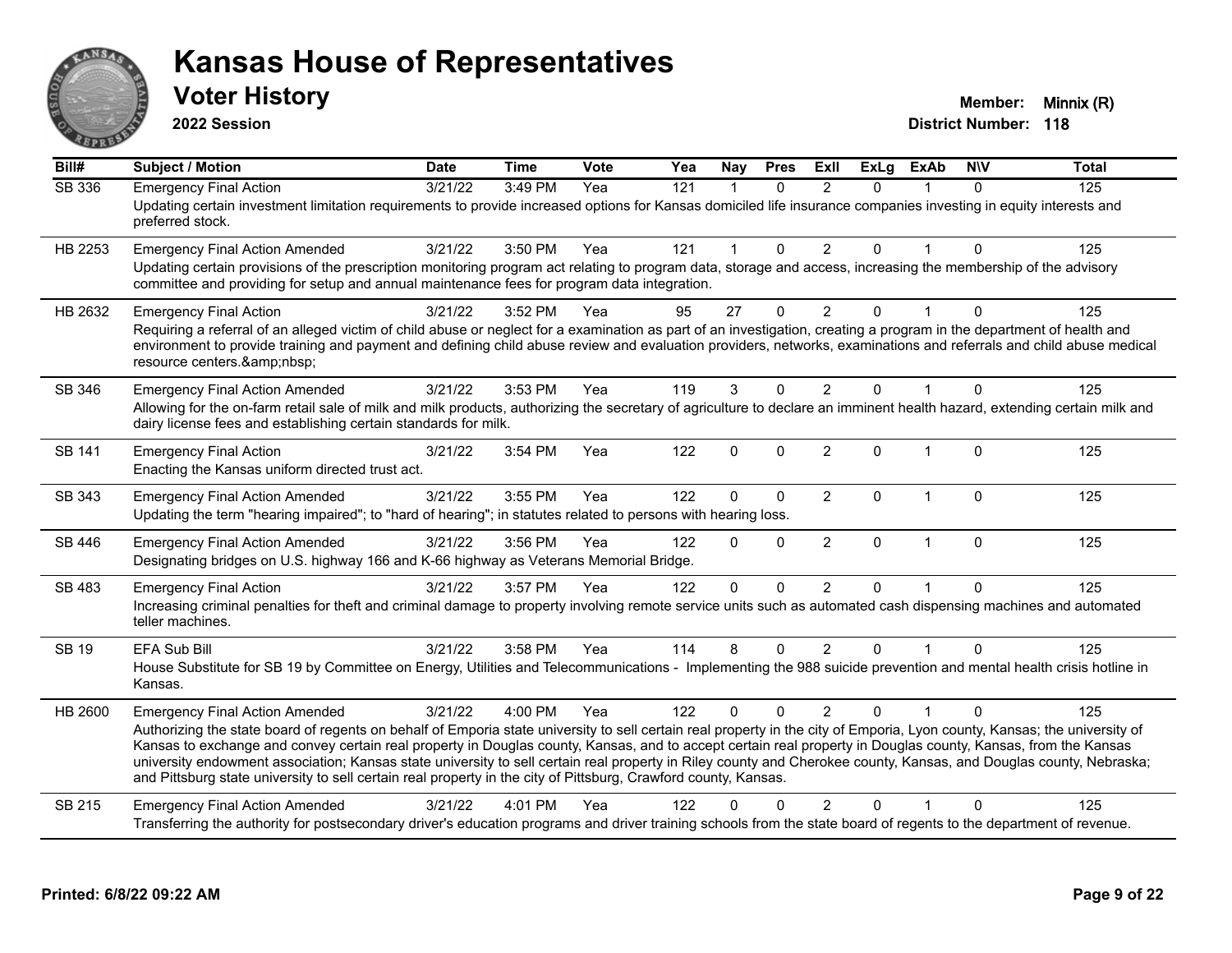

**2022 Session**

| Bill#         | <b>Subject / Motion</b>                                                                                                                                                                                                                                                         | <b>Date</b> | <b>Time</b>  | Vote | Yea | Nay          | <b>Pres</b>  | ExII           | <b>ExLg</b>  | <b>ExAb</b>    | <b>NIV</b>     | <b>Total</b> |
|---------------|---------------------------------------------------------------------------------------------------------------------------------------------------------------------------------------------------------------------------------------------------------------------------------|-------------|--------------|------|-----|--------------|--------------|----------------|--------------|----------------|----------------|--------------|
| <b>SB 28</b>  | EFA Sub Bill                                                                                                                                                                                                                                                                    | 3/21/22     | 4:02 PM      | Yea  | 120 | 2            | $\Omega$     | 2              | $\Omega$     |                | $\Omega$       | 125          |
|               | House Substitute for SB 28 by Committee on Insurance and Pensions - Enacting the pharmacy benefits manager licensure act and requiring licensure rather than<br>registration of such entities.                                                                                  |             |              |      |     |              |              |                |              |                |                |              |
| SB 419        | <b>Emergency Final Action</b>                                                                                                                                                                                                                                                   | 3/21/22     | 4:03 PM      | Yea  | 122 | $\Omega$     | $\Omega$     | $\overline{2}$ | $\Omega$     | $\overline{1}$ | $\Omega$       | 125          |
|               | Allowing certain employees from the department of corrections to attend the Kansas law enforcement training center and including special agents of the department of<br>corrections in the definition of law enforcement officer under the Kansas law enforcement training act. |             |              |      |     |              |              |                |              |                |                |              |
| <b>SB 440</b> | <b>Emergency Final Action</b>                                                                                                                                                                                                                                                   | 3/21/22     | 4:04 PM      | Yea  | 121 | $\Omega$     | $\mathbf 0$  | $\overline{2}$ | $\mathbf 0$  | $\mathbf{1}$   | $\overline{1}$ | 125          |
|               | Establishing when an occupational therapist may treat a patient without referral from a physician and requiring occupational therapists to maintain professional liability<br>insurance.                                                                                        |             |              |      |     |              |              |                |              |                |                |              |
| SB 34         | <b>EFA Sub Bill Amended</b>                                                                                                                                                                                                                                                     | 3/21/22     | 4:06 PM      | Yea  | 88  | 34           | $\Omega$     | $\overline{2}$ | $\mathbf{0}$ |                | $\Omega$       | 125          |
|               | Substitute for SB 34 by Committee on Federal and State Affairs - Requiring review of administrative rules and regulations every five years.                                                                                                                                     |             |              |      |     |              |              |                |              |                |                |              |
| SB 453        | <b>Emergency Final Action Amended</b>                                                                                                                                                                                                                                           | 3/21/22     | 4:07 PM      | Yea  | 122 | $\Omega$     | $\Omega$     | $\overline{2}$ | $\Omega$     |                | $\mathbf 0$    | 125          |
|               | Requiring adult care home certified aides who take training courses to demonstrate certain skills to successfully complete such training courses and requiring licensed<br>nurses to teach and evaluate such training courses.                                                  |             |              |      |     |              |              |                |              |                |                |              |
| SB 330        | <b>Emergency Final Action</b>                                                                                                                                                                                                                                                   | 3/21/22     | 4:08 PM      | Yea  | 122 | $\Omega$     | $\Omega$     | $\overline{2}$ | $\Omega$     | $\mathbf{1}$   | $\mathbf{0}$   | 125          |
|               | Authorizing the construction of a memorial honoring Kansas gold star families.                                                                                                                                                                                                  |             |              |      |     |              |              |                |              |                |                |              |
| SB 331        | <b>Emergency Final Action Amended</b>                                                                                                                                                                                                                                           | 3/21/22     | 4:09 PM      | Yea  | 121 | $\mathbf{1}$ | 0            | $\overline{2}$ | $\Omega$     | $\mathbf{1}$   | $\Omega$       | 125          |
|               | Updating the version of risk-based capital instructions in effect.                                                                                                                                                                                                              |             |              |      |     |              |              |                |              |                |                |              |
| SB 451        | <b>Emergency Final Action Amended</b>                                                                                                                                                                                                                                           | 3/21/22     | 4:10 PM      | Yea  | 122 | $\Omega$     | $\mathbf 0$  | $\overline{2}$ | $\Omega$     | $\mathbf{1}$   | $\mathbf{0}$   | 125          |
|               | Requiring an individual to maintain enrollment on a tribal membership roll to receive a free permanent hunting license.                                                                                                                                                         |             |              |      |     |              |              |                |              |                |                |              |
| SB 479        | <b>Emergency Final Action Amended</b>                                                                                                                                                                                                                                           | 3/21/22     | 4:11 PM      | Yea  | 122 | $\Omega$     | $\Omega$     | $\overline{2}$ | $\Omega$     |                | $\Omega$       | 125          |
|               | Authorizing a permanent memorial commemorating the Kansas suffragist movement to be placed in the state capitol and establishing the Kansas suffragist memorial                                                                                                                 |             |              |      |     |              |              |                |              |                |                |              |
|               | fund.                                                                                                                                                                                                                                                                           |             |              |      |     |              |              |                |              |                |                |              |
| HB 2734       | <b>Emergency Final Action</b>                                                                                                                                                                                                                                                   | 3/21/22     | 4:12 PM      | Yea  | 122 | $\Omega$     | $\Omega$     | $\overline{2}$ | $\Omega$     | $\overline{1}$ | $\Omega$       | 125          |
|               | Reinstating the social worker applicant option for board-approved postgraduate supervised experience and allowing master's and clinical level licensees to take the<br>baccalaureate addiction counselor test.                                                                  |             |              |      |     |              |              |                |              |                |                |              |
| SB 267        | Motion to Amend - Winn                                                                                                                                                                                                                                                          | 3/22/22     | 11:42 AM     | Nay  | 44  | 76           | $\mathbf 0$  | $\mathbf{1}$   | $\mathbf 0$  | $\overline{2}$ | 2              | 125          |
|               | Substitute for SB 267 by Committee on Ways and Means - Appropriations for FY 2021, FY 2022, FY 2023 and FY 2024 for various state agencies.                                                                                                                                     |             |              |      |     |              |              |                |              |                |                |              |
| SB 267        | Motion to Amend - Gartner                                                                                                                                                                                                                                                       | 3/22/22     | 12:01 PM Nay |      | 37  | 84           | $\Omega$     |                | $\Omega$     | $\mathcal{P}$  |                | 125          |
|               | Substitute for SB 267 by Committee on Ways and Means - Appropriations for FY 2021, FY 2022, FY 2023 and FY 2024 for various state agencies.                                                                                                                                     |             |              |      |     |              |              |                |              |                |                |              |
| SB 267        | Motion to Amend - Helgerson                                                                                                                                                                                                                                                     | 3/22/22     | 12:25 PM     | Yea  | 49  | 72           | $\mathbf{0}$ |                | 0            | $\overline{2}$ |                | 125          |
|               | Substitute for SB 267 by Committee on Ways and Means - Appropriations for FY 2021, FY 2022, FY 2023 and FY 2024 for various state agencies.                                                                                                                                     |             |              |      |     |              |              |                |              |                |                |              |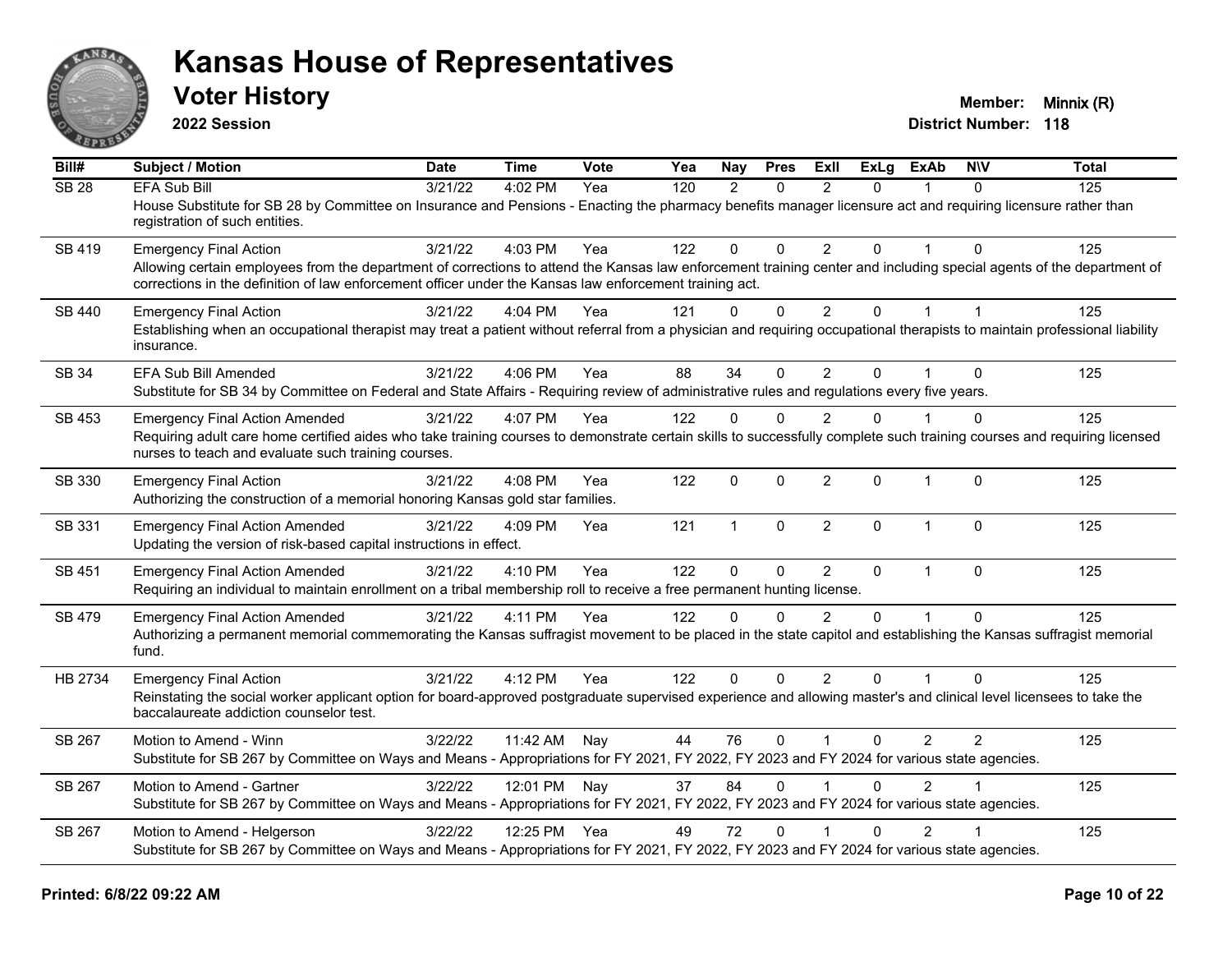

| Bill#         | <b>Subject / Motion</b>                                                                                                                                                                                                                                                                                                                                                                                                                                                                                                                                                                                                                                                                                                                                                                                                                                                                                                                             | <b>Date</b> | <b>Time</b> | Vote | Yea             | <b>Nay</b> | <b>Pres</b>  | Exll         | <b>ExLg</b>  | <b>ExAb</b>    | <b>NIV</b>     | <b>Total</b> |
|---------------|-----------------------------------------------------------------------------------------------------------------------------------------------------------------------------------------------------------------------------------------------------------------------------------------------------------------------------------------------------------------------------------------------------------------------------------------------------------------------------------------------------------------------------------------------------------------------------------------------------------------------------------------------------------------------------------------------------------------------------------------------------------------------------------------------------------------------------------------------------------------------------------------------------------------------------------------------------|-------------|-------------|------|-----------------|------------|--------------|--------------|--------------|----------------|----------------|--------------|
| <b>SB 267</b> | Motion to Amend - Helgerson<br>Substitute for SB 267 by Committee on Ways and Means - Appropriations for FY 2021, FY 2022, FY 2023 and FY 2024 for various state agencies.                                                                                                                                                                                                                                                                                                                                                                                                                                                                                                                                                                                                                                                                                                                                                                          | 3/22/22     | 1:06 PM     | Nay  | $\overline{36}$ | 81         | $\mathbf{0}$ | $\mathbf{1}$ | $\mathbf{0}$ | 2              | 5              | 125          |
| HB 2512       | Motion to Amend - Ousley<br>Substitute for Substitute for HB 2512 by Committee on K-12 Education Budget - Making appropriations for the Kansas state department of education for FY 2022, FY<br>2023 and FY 2024, establishing requirements relating to academic achievement and third-grade literacy, authorizing credits to be earned through alternative educational<br>opportunities, requiring KSHSAA members and employees to report child abuse and neglect, requiring boards of education of school districts to consider district needs<br>assessments and academic assessments when approving district budgets, authorizing part-time enrollment for certain students, establishing an alternative graduation<br>rate calculation for virtual schools, providing virtual school state aid for credit deficient students and amending the age of initial eligibility for the tax credit for low income<br>students scholarship program.    | 3/22/22     | 2:02 PM     | Nay  | 58              | 54         | $\mathbf 0$  | 1            | $\Omega$     | $\overline{2}$ | 10             | 125          |
| HB 2512       | Motion to Amend - Hoye<br>Substitute for Substitute for HB 2512 by Committee on K-12 Education Budget - Making appropriations for the Kansas state department of education for FY 2022, FY<br>2023 and FY 2024, establishing requirements relating to academic achievement and third-grade literacy, authorizing credits to be earned through alternative educational<br>opportunities, requiring KSHSAA members and employees to report child abuse and neglect, requiring boards of education of school districts to consider district needs<br>assessments and academic assessments when approving district budgets, authorizing part-time enrollment for certain students, establishing an alternative graduation<br>rate calculation for virtual schools, providing virtual school state aid for credit deficient students and amending the age of initial eligibility for the tax credit for low income<br>students scholarship program.      | 3/22/22     | 2:13 PM     | Nay  | 38              | 81         | $\mathbf 0$  | 1            | 0            | 2              | 3              | 125          |
| HB 2512       | Motion to Amend - Hoye<br>Substitute for Substitute for HB 2512 by Committee on K-12 Education Budget - Making appropriations for the Kansas state department of education for FY 2022, FY<br>2023 and FY 2024, establishing requirements relating to academic achievement and third-grade literacy, authorizing credits to be earned through alternative educational<br>opportunities, requiring KSHSAA members and employees to report child abuse and neglect, requiring boards of education of school districts to consider district needs<br>assessments and academic assessments when approving district budgets, authorizing part-time enrollment for certain students, establishing an alternative graduation<br>rate calculation for virtual schools, providing virtual school state aid for credit deficient students and amending the age of initial eligibility for the tax credit for low income<br>students scholarship program.      | 3/22/22     | 2:18 PM     | Nay  | 44              | 73         | $\mathbf 0$  |              | 0            | 2              | 5              | 125          |
| HB 2512       | Motion to reconsider action<br>Substitute for Substitute for HB 2512 by Committee on K-12 Education Budget - Making appropriations for the Kansas state department of education for FY 2022, FY<br>2023 and FY 2024, establishing requirements relating to academic achievement and third-grade literacy, authorizing credits to be earned through alternative educational<br>opportunities, requiring KSHSAA members and employees to report child abuse and neglect, requiring boards of education of school districts to consider district needs<br>assessments and academic assessments when approving district budgets, authorizing part-time enrollment for certain students, establishing an alternative graduation<br>rate calculation for virtual schools, providing virtual school state aid for credit deficient students and amending the age of initial eligibility for the tax credit for low income<br>students scholarship program. | 3/22/22     | 2:24 PM     | Yea  | 75              | 45         | 0            |              | $\mathbf{0}$ | $\overline{2}$ | 2              | 125          |
| HB 2512       | Motion to Amend - Ousley<br>Substitute for Substitute for HB 2512 by Committee on K-12 Education Budget - Making appropriations for the Kansas state department of education for FY 2022, FY<br>2023 and FY 2024, establishing requirements relating to academic achievement and third-grade literacy, authorizing credits to be earned through alternative educational<br>opportunities, requiring KSHSAA members and employees to report child abuse and neglect, requiring boards of education of school districts to consider district needs<br>assessments and academic assessments when approving district budgets, authorizing part-time enrollment for certain students, establishing an alternative graduation<br>rate calculation for virtual schools, providing virtual school state aid for credit deficient students and amending the age of initial eligibility for the tax credit for low income<br>students scholarship program.    | 3/22/22     | 2:30 PM     | Nay  | 50              | 70         | $\mathbf{0}$ | $\mathbf 1$  | $\Omega$     | $\overline{2}$ | $\overline{2}$ | 125          |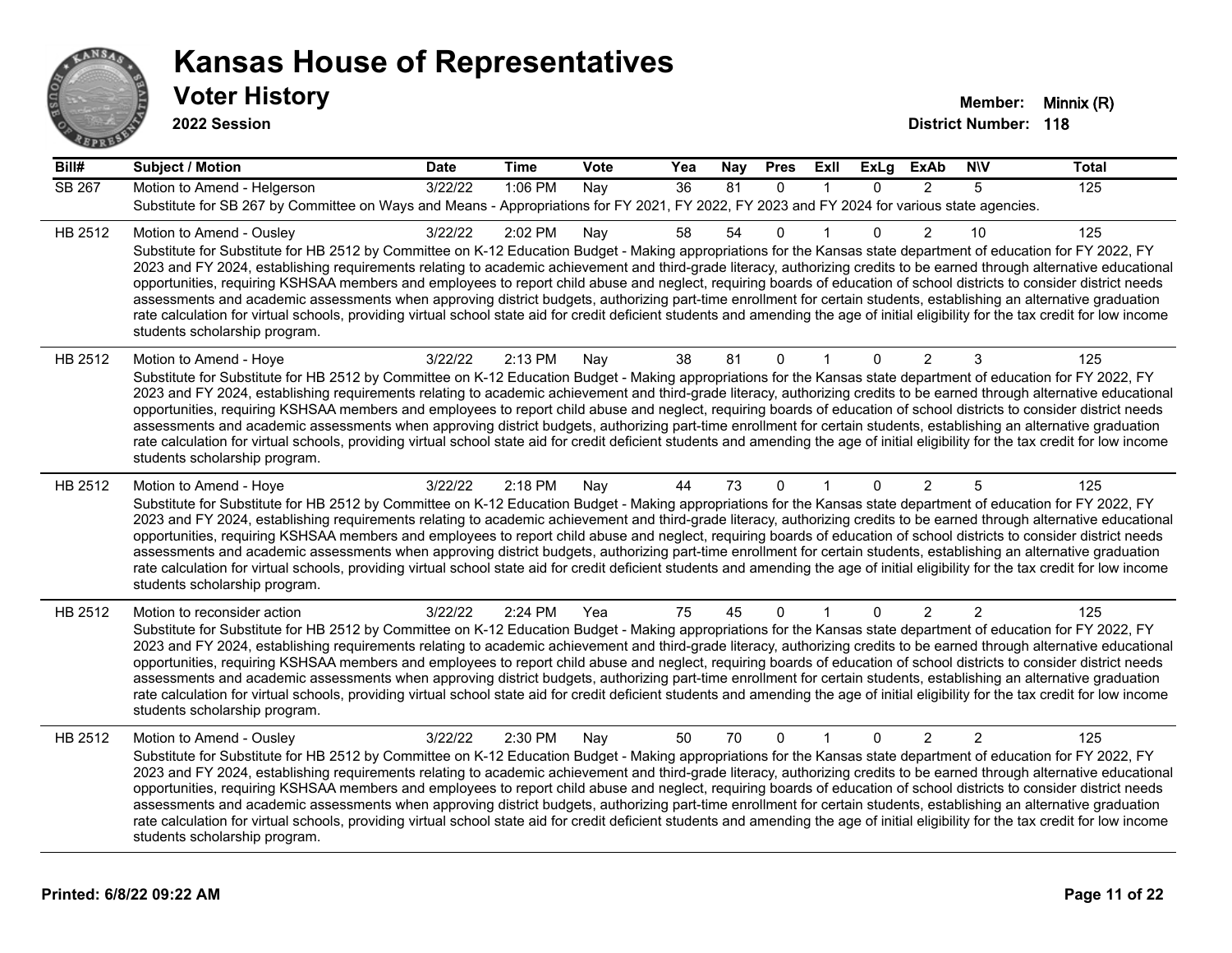

| Bill#   | <b>Subject / Motion</b>                                                                                                                                                                                                                                                                                                                                                                                                                                                                                                                                                                                                                                                                                                                                                                                                                                                                                                                               | <b>Date</b> | <b>Time</b> | Vote | Yea | <b>Nay</b>  | <b>Pres</b>  | ExIl           | <b>ExLg</b> | <b>ExAb</b>    | <b>NIV</b>  | <b>Total</b> |
|---------|-------------------------------------------------------------------------------------------------------------------------------------------------------------------------------------------------------------------------------------------------------------------------------------------------------------------------------------------------------------------------------------------------------------------------------------------------------------------------------------------------------------------------------------------------------------------------------------------------------------------------------------------------------------------------------------------------------------------------------------------------------------------------------------------------------------------------------------------------------------------------------------------------------------------------------------------------------|-------------|-------------|------|-----|-------------|--------------|----------------|-------------|----------------|-------------|--------------|
| HB 2631 | Motion to Amend - Carmichael<br>Enacting the career technical education credential and transition incentive for employment success act to provide additional state aid for school districts based on<br>students obtaining a credential.                                                                                                                                                                                                                                                                                                                                                                                                                                                                                                                                                                                                                                                                                                              | 3/22/22     | 8:36 PM     | Nay  | 57  | 62          | $\mathbf{0}$ | -1             | $\Omega$    | $\overline{2}$ | 3           | 125          |
| HB 2512 | Final Action Sub Bill Amended<br>Substitute for Substitute for HB 2512 by Committee on K-12 Education Budget - Making appropriations for the Kansas state department of education for FY 2022, FY<br>2023 and FY 2024, establishing requirements relating to academic achievement and third-grade literacy, authorizing credits to be earned through alternative educational<br>opportunities, requiring KSHSAA members and employees to report child abuse and neglect, requiring boards of education of school districts to consider district needs<br>assessments and academic assessments when approving district budgets, authorizing part-time enrollment for certain students, establishing an alternative graduation<br>rate calculation for virtual schools, providing virtual school state aid for credit deficient students and amending the age of initial eligibility for the tax credit for low income<br>students scholarship program. | 3/23/22     | 10:24 AM    | Yea  | 76  | 46          | $\mathbf 0$  | 2              | 0           |                | 0           | 125          |
| HB 2609 | <b>Final Action</b><br>Allowing restricted driver's license holders to drive to and from worship services for any religious organizations at age 15.                                                                                                                                                                                                                                                                                                                                                                                                                                                                                                                                                                                                                                                                                                                                                                                                  | 3/23/22     | 10:25 AM    | Yea  | 95  | 27          | 0            | $\overline{2}$ | $\Omega$    | $\mathbf{1}$   | $\mathbf 0$ | 125          |
| HB 2615 | Final Action Sub Bill Amended<br>Substitute for HB 2615 by Committee on K-12 Education Budget - Allowing K-12 students to transfer to and attend school in any school district in the state.                                                                                                                                                                                                                                                                                                                                                                                                                                                                                                                                                                                                                                                                                                                                                          | 3/23/22     | 10:27 AM    | Yea  | 63  | 59          | $\Omega$     | 2              | $\Omega$    | $\mathbf{1}$   | $\Omega$    | 125          |
| HB 2631 | <b>Final Action Amended</b><br>Enacting the career technical education credential and transition incentive for employment success act to provide additional state aid for school districts based on<br>students obtaining a credential.                                                                                                                                                                                                                                                                                                                                                                                                                                                                                                                                                                                                                                                                                                               | 3/23/22     | 10:28 AM    | Yea  | 122 | $\mathbf 0$ | $\mathbf{0}$ | $\overline{2}$ | $\Omega$    |                | $\Omega$    | 125          |
| HB 2717 | <b>Final Action Amended</b><br>Prohibiting any municipality from preventing the enforcement of federal immigration laws, requiring municipal law enforcement agencies to provide written notice to each<br>law enforcement officer of the officer's duty to cooperate with state and federal agencies in the enforcement of immigration laws and requiring any municipal<br>identification card to state on its face that it is not valid for state identification.                                                                                                                                                                                                                                                                                                                                                                                                                                                                                   | 3/23/22     | 10:30 AM    | Yea  | 84  | 38          | $\mathbf{0}$ | $\overline{2}$ | $\Omega$    |                | $\Omega$    | 125          |
| HB 2737 | <b>Final Action Sub Bill</b><br>Substitute for HB 2737 by Committee on Redistricting - Proposing state representative redistricting plan free state 3f.                                                                                                                                                                                                                                                                                                                                                                                                                                                                                                                                                                                                                                                                                                                                                                                               | 3/23/22     | 10:32 AM    | Nay  | 112 | 10          | $\mathbf{0}$ | $\overline{2}$ | $\Omega$    | $\mathbf{1}$   | $\Omega$    | 125          |
| SB 161  | <b>Final Action Amended</b><br>Providing for the use of personal package delivery devices on sidewalks and crosswalks, exempting such devices from motor vehicle regulation and limiting additional<br>municipal regulation.                                                                                                                                                                                                                                                                                                                                                                                                                                                                                                                                                                                                                                                                                                                          | 3/23/22     | 10:34 AM    | Yea  | 75  | 47          | $\mathbf{0}$ | 2              | $\Omega$    |                | $\Omega$    | 125          |
| SB 199  | <b>Final Action Amended</b><br>Providing for short-term, limited-duration health plans.                                                                                                                                                                                                                                                                                                                                                                                                                                                                                                                                                                                                                                                                                                                                                                                                                                                               | 3/23/22     | 10:35 AM    | Yea  | 73  | 49          | $\Omega$     | $\overline{2}$ | $\Omega$    | $\overline{1}$ | $\Omega$    | 125          |
| SB 267  | Final Action Sub Bill Amended<br>House Substitute for Substitute for SB 267 by Committee on Appropriations - Appropriations for FY 2022, FY 2023, FY 2024, and FY 2025 for various state agencies                                                                                                                                                                                                                                                                                                                                                                                                                                                                                                                                                                                                                                                                                                                                                     | 3/23/22     | 10:38 AM    | Yea  | 73  | 49          | $\Omega$     | $\overline{2}$ | $\Omega$    |                | $\Omega$    | 125          |
| SB 367  | <b>Final Action</b><br>Requiring officers to file copies of receipts with the court when property is seized under a search warrant and providing requirements and procedures for destruction or<br>disposition of dangerous drugs and return or disposition of weapons.                                                                                                                                                                                                                                                                                                                                                                                                                                                                                                                                                                                                                                                                               | 3/23/22     | 10:39 AM    | Yea  | 122 | $\Omega$    | $\Omega$     | $\overline{2}$ | $\Omega$    |                | $\Omega$    | 125          |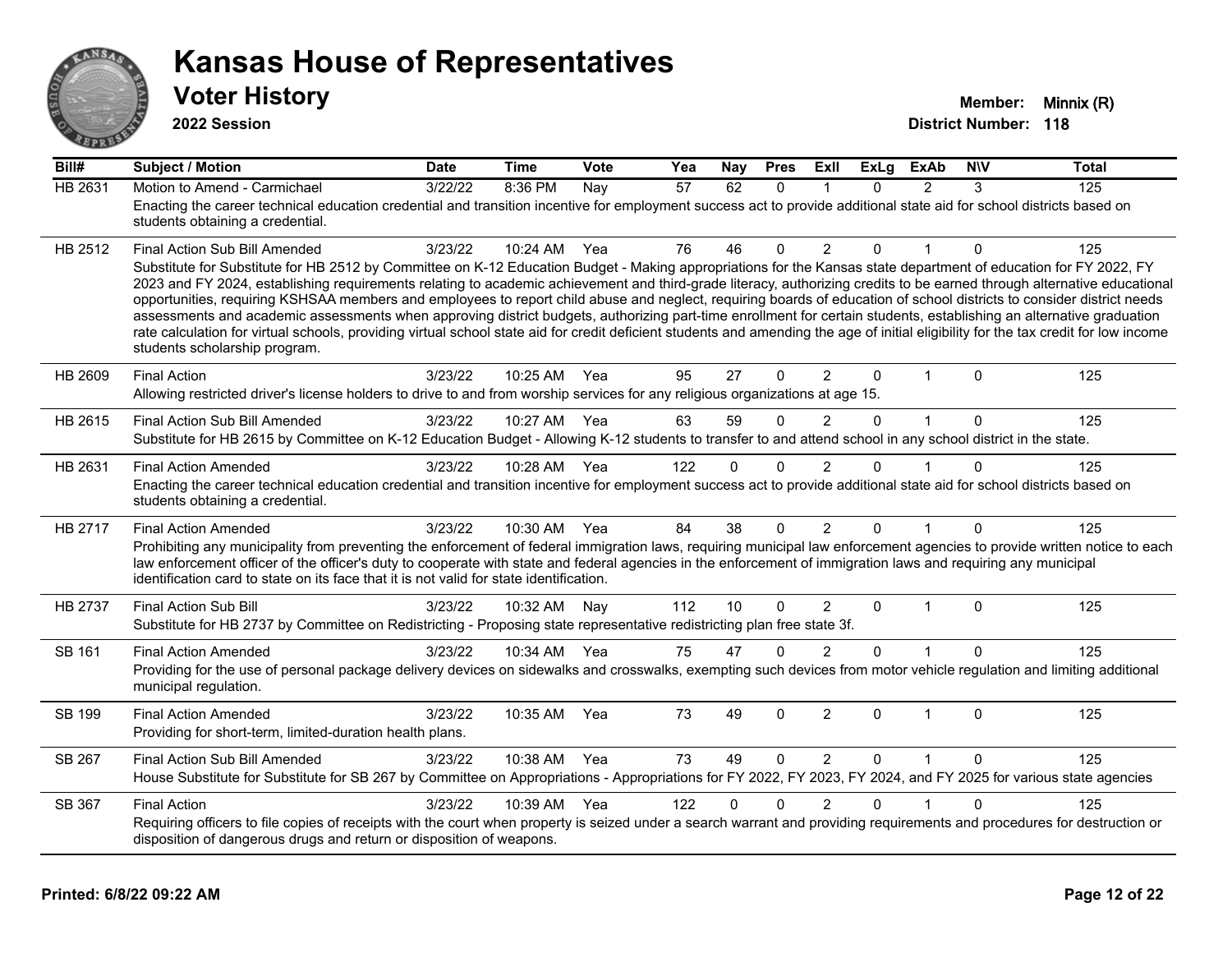

**2022 Session**

| Bill#        | <b>Subject / Motion</b>                                                                                                                                                                                                                                                                                                                                                                                                                                                                                        | <b>Date</b> | <b>Time</b>  | <b>Vote</b> | Yea             | Nay          | <b>Pres</b>  | <b>Exll</b>    | <b>ExLg</b> | <b>ExAb</b>  | N/V          | <b>Total</b> |
|--------------|----------------------------------------------------------------------------------------------------------------------------------------------------------------------------------------------------------------------------------------------------------------------------------------------------------------------------------------------------------------------------------------------------------------------------------------------------------------------------------------------------------------|-------------|--------------|-------------|-----------------|--------------|--------------|----------------|-------------|--------------|--------------|--------------|
| SB 493       | <b>Final Action Amended</b><br>Prohibiting cities and counties from regulating plastic and other containers designed for the consumption, transportation or protection of merchandise, food or<br>beverages.                                                                                                                                                                                                                                                                                                   | 3/23/22     | 10:40 AM     | Yea         | $\overline{74}$ | 48           | $\Omega$     | $\mathfrak{p}$ | $\Omega$    |              | $\Omega$     | 125          |
| HB 2231      | Motion to Concur<br>Amending the definition of the crime of conducting a pyramid promotional scheme, providing for an exemption and defining key terms.                                                                                                                                                                                                                                                                                                                                                        | 3/23/22     | 10:43 AM     | Yea         | 118             | 3            | $\mathbf{1}$ | $\overline{2}$ | 0           |              | $\mathbf{0}$ | 125          |
| SB 506       | <b>Emergency Final Action</b><br>Providing for the north central Kansas down syndrome society distinctive license plate.                                                                                                                                                                                                                                                                                                                                                                                       | 3/23/22     | 12:48 PM     | Yea         | 117             | 5            | $\Omega$     | 2              | $\Omega$    | 1            | $\Omega$     | 125          |
| SB 434       | <b>Emergency Final Action</b><br>Creating exemptions in the open records act for records that contain captured license plate data or that pertain to the location of an automated license plate recognition<br>system.                                                                                                                                                                                                                                                                                         | 3/23/22     | 12:49 PM     | Yea         | 122             | $\mathbf{0}$ | $\Omega$     | 2              | $\Omega$    |              | $\Omega$     | 125          |
| HB 2340      | <b>Emergency Final Action Amended</b><br>Increasing the minimum age to 21 to purchase or possess cigarettes and tobacco products.                                                                                                                                                                                                                                                                                                                                                                              | 3/23/22     | 12:50 PM     | Yea         | 79              | 43           | $\mathbf{0}$ | 2              | $\Omega$    | $\mathbf{1}$ | $\Omega$     | 125          |
| HB 2492      | <b>Emergency Final Action Amended</b><br>Submitting claims against the state by the joint committee on special claims against the state.                                                                                                                                                                                                                                                                                                                                                                       | 3/23/22     | 12:52 PM     | Yea         | 116             | 6            | $\mathbf 0$  | $\overline{2}$ | 0           | $\mathbf{1}$ | $\mathbf{0}$ | 125          |
| <b>SB 12</b> | <b>Emergency Final Action Amended</b><br>Requiring the Kansas department for children and families to implement performance-based contracts.                                                                                                                                                                                                                                                                                                                                                                   | 3/23/22     | 12:53 PM     | Yea         | 117             | 5            | $\mathbf{0}$ | $\overline{2}$ | $\Omega$    | $\mathbf{1}$ | $\mathbf{0}$ | 125          |
| HB 2502      | <b>Emergency Final Action Amended</b><br>Authorizing retail liquor stores to sell and deliver alcoholic liquor and cereal malt beverages to a caterer, public venue, club or drinking establishment located in any<br>county.                                                                                                                                                                                                                                                                                  | 3/23/22     | 12:54 PM Yea |             | 112             | 10           | $\mathbf 0$  | $\overline{2}$ | $\Omega$    |              | $\Omega$     | 125          |
| HB 2716      | <b>Emergency Final Action</b><br>Concerning the authorization of educational benefits for spouses and dependents of deceased, injured or disabled public safety officers and employees and certain<br>deceased, injured or disabled military personnel and prisoners of war; definitions; increasing the limitation on reimbursements to Kansas educational institutions.                                                                                                                                      | 3/23/22     | 12:55 PM     | Yea         | 122             | $\mathbf{0}$ | $\Omega$     | $\overline{2}$ | $\Omega$    |              | $\Omega$     | 125          |
| HB 2495      | <b>Emergency Final Action Amended</b><br>Prohibiting the disclosure of personal information about a person's affiliation with an entity that is exempt from federal income taxation under section 501(c) of the<br>federal internal revenue code.                                                                                                                                                                                                                                                              | 3/23/22     | 12:56 PM Yea |             | 107             | 13           | 2            | $\mathfrak{p}$ | $\Omega$    |              | $\Omega$     | 125          |
| SB 150       | <b>Emergency Final Action Amended</b><br>Defining and prohibiting certain deceptive lawsuit advertising practices and restricting the use or disclosure of protected health information to solicit individuals for legal<br>services.                                                                                                                                                                                                                                                                          | 3/23/22     | 12:59 PM     | Yea         | 75              | 47           | $\Omega$     | 2              | $\Omega$    | 1            | $\Omega$     | 125          |
| SB 450       | <b>Emergency Final Action</b><br>Sub for SB 450 by Committee on Financial Institutions and Insurance: Eliminating the crediting to the Kansas public employees retirement fund of 80% of the proceeds<br>from the sale of surplus real estate, authorizing state educational institutions to sell and convey real property given to such state educational institutions as an<br>endowment, bequest or gift and authorizing the state board of regents to adopt policies relating to such sale and conveyance. | 3/23/22     | $1:00$ PM    | Yea         | 117             | 5            | $\Omega$     | $\mathcal{P}$  | $\Omega$    | 1            | $\Omega$     | 125          |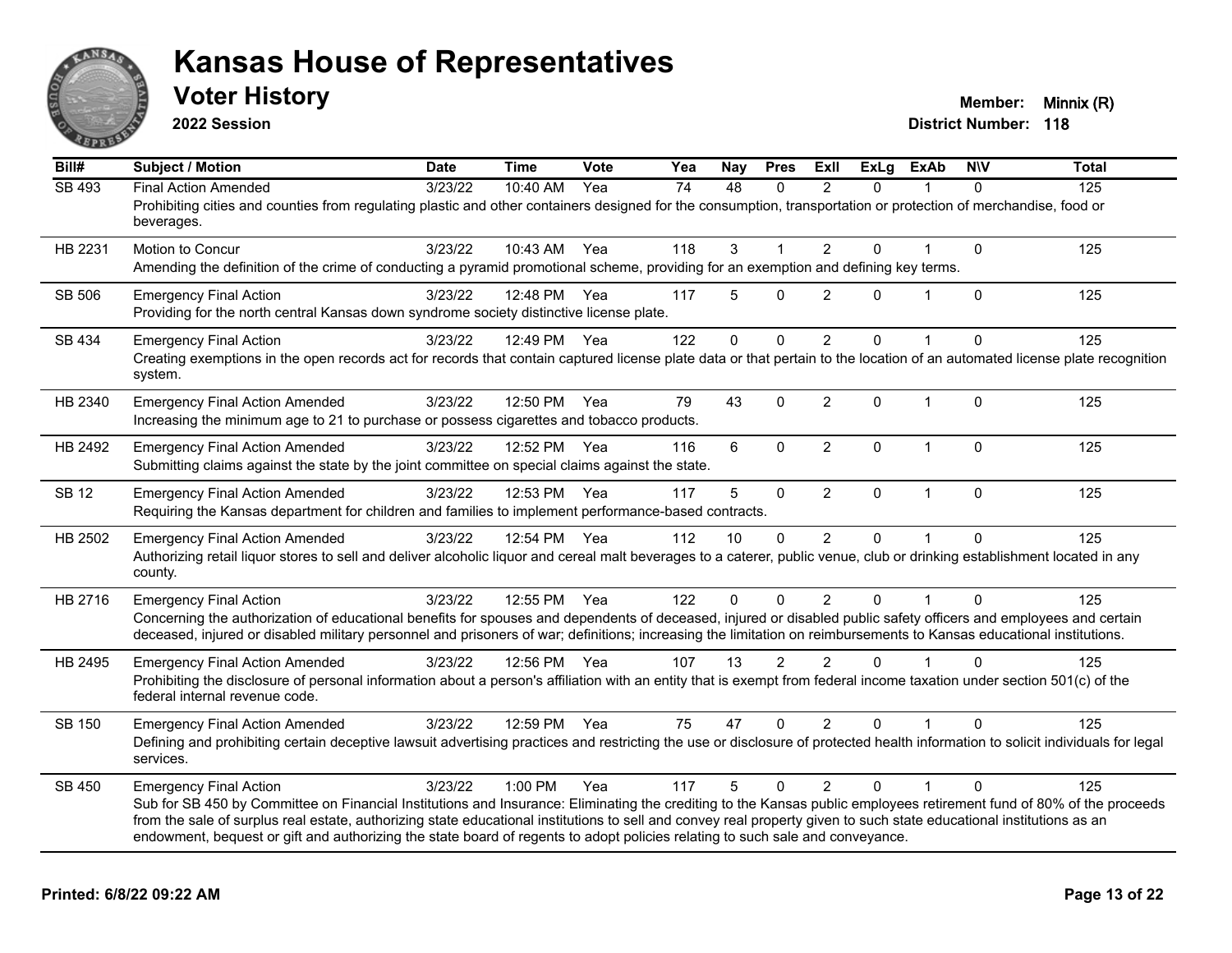

**2022 Session**

| Bill#          | <b>Subject / Motion</b>                                                                                                                                                                                                                                                                                                  | <b>Date</b> | <b>Time</b> | Vote | Yea | <b>Nay</b>     | <b>Pres</b>  | ExII           | <b>ExLg</b> | <b>ExAb</b>    | <b>NIV</b>              | <b>Total</b> |
|----------------|--------------------------------------------------------------------------------------------------------------------------------------------------------------------------------------------------------------------------------------------------------------------------------------------------------------------------|-------------|-------------|------|-----|----------------|--------------|----------------|-------------|----------------|-------------------------|--------------|
| <b>HB 2504</b> | <b>Emergency Final Action Sub Bill</b>                                                                                                                                                                                                                                                                                   | 3/23/22     | 1:01 PM     | Yea  | 122 | $\Omega$       | $\mathbf{0}$ | $\mathcal{P}$  | $\Omega$    | 1              | $\mathbf{0}$            | 125          |
|                | Substitute for HB 2504 by Committee on Transportation - Allowing the printing of the international symbol of access for disabled veteran distinctive license plates and<br>certain parking privileges for disabled veterans who meet certain physical disability definitions.                                            |             |             |      |     |                |              |                |             |                |                         |              |
| SB 405         | <b>Emergency Final Action Amended</b>                                                                                                                                                                                                                                                                                    | 3/23/22     | 1:02 PM     | Yea  | 122 | $\Omega$       | $\Omega$     | $\overline{2}$ | $\Omega$    | $\mathbf 1$    | $\Omega$                | 125          |
|                | Authorizing the state historical society to convey certain real property to the Shawnee Tribe.                                                                                                                                                                                                                           |             |             |      |     |                |              |                |             |                |                         |              |
| HB 2697        | <b>Emergency Final Action Amended</b>                                                                                                                                                                                                                                                                                    | 3/23/22     | 1:02 PM     | Yea  | 122 | $\mathbf 0$    | $\mathbf{0}$ | $\overline{2}$ | 0           | $\overline{1}$ | $\Omega$                | 125          |
|                | Making changes to the process for evaluating and treating people who are undergoing evaluation for competency to stand trial and allowing such evaluation and<br>treatment at various facilities.                                                                                                                        |             |             |      |     |                |              |                |             |                |                         |              |
| HB 2596        | <b>Emergency Final Action Amended</b>                                                                                                                                                                                                                                                                                    | 3/23/22     | $1:03$ PM   | Yea  | 122 | $\Omega$       | $\Omega$     | $\overline{2}$ | $\Omega$    |                | $\Omega$                | 125          |
|                | Authorizing the board of education of a school district to contract with transportation network companies to provide certain transportation services.                                                                                                                                                                    |             |             |      |     |                |              |                |             |                |                         |              |
| SB 563         | EFA Sub Bill Amended                                                                                                                                                                                                                                                                                                     | 3/23/22     | 1:36 PM     | Nay  | 112 | 9              | $\mathbf{0}$ | $\overline{2}$ | $\Omega$    | $\overline{2}$ | $\Omega$                | 125          |
|                | Substitute for SB 563 by Committee on Redistricting - Proposing state senatorial redistricting plan liberty three.                                                                                                                                                                                                       |             |             |      |     |                |              |                |             |                |                         |              |
| HB 2458        | Motion to Concur                                                                                                                                                                                                                                                                                                         | 3/29/22     | 10:43 AM    | Yea  | 121 | $\Omega$       | $\Omega$     | 2              | $\Omega$    | 2              | $\Omega$                | 125          |
|                | Senate Substitute for HB 2458 by Committee on Transportation - Limiting the liability of optometrists and ophthalmologists who report information to the division of<br>vehicles relating to a person's vision.                                                                                                          |             |             |      |     |                |              |                |             |                |                         |              |
| HB 2228        | Motion to Concur                                                                                                                                                                                                                                                                                                         | 3/29/22     | 10:46 AM    | Yea  | 121 | $\mathbf{0}$   | $\Omega$     | 2              | 0           | 2              | $\Omega$                | 125          |
|                | Requiring law enforcement agencies to adopt a policy regarding submission of sexual assault evidence kits and allowing evidence collection at child advocacy centers<br>or other facilities.                                                                                                                             |             |             |      |     |                |              |                |             |                |                         |              |
| HB 2075        | Mot to Concur in Conference                                                                                                                                                                                                                                                                                              | 3/29/22     | 10:49 AM    | Yea  | 121 | $\Omega$       | $\mathbf{0}$ | $\overline{2}$ | 0           | $\overline{2}$ | $\mathbf{0}$            | 125          |
|                | Allowing venue for an adoption when the state is the agency to be where the state agency or its subcontracting agency has an office.                                                                                                                                                                                     |             |             |      |     |                |              |                |             |                |                         |              |
| HB 2537        | Mot to Concur in Conference                                                                                                                                                                                                                                                                                              | 3/29/22     | 10:51 AM    | Yea  | 121 | $\Omega$       | $\Omega$     | $\mathfrak{p}$ | $\Omega$    | $\mathcal{P}$  | $\Omega$                | 125          |
|                | Requiring the insurance department to hold a hearing in cases involving an order under the Kansas administrative procedure act.                                                                                                                                                                                          |             |             |      |     |                |              |                |             |                |                         |              |
| HB 2605        | Motion to Concur                                                                                                                                                                                                                                                                                                         | 3/29/22     | 10:54 AM    | Yea  | 119 | $\overline{2}$ | $\Omega$     | $\overline{2}$ | 0           | $\overline{2}$ | $\Omega$                | 125          |
|                | Increasing the rural population requirement maximum for the veterinary training program for rural Kansas and creating a food animal percentage requirement that may<br>be fulfilled in lieu thereof.                                                                                                                     |             |             |      |     |                |              |                |             |                |                         |              |
| HB 2607        | Mot to Concur in Conference                                                                                                                                                                                                                                                                                              | 3/30/22     | 11:33 AM    | Yea  | 123 | $\mathbf{0}$   | $\Omega$     |                | $\Omega$    | $\Omega$       |                         | 125          |
|                | Clarifying the time limitations for habeas corpus claims, requiring earlier notice of anticipated release from custody of a person who may be a sexually violent predator to<br>the attorney general and a multidisciplinary team and specifying where such person will be detained during civil commitment proceedings. |             |             |      |     |                |              |                |             |                |                         |              |
| HB 2564        | Mot to Concur in Conference                                                                                                                                                                                                                                                                                              | 3/30/22     | 11:35 AM    | Yea  | 123 | $\Omega$       | $\Omega$     |                | $\Omega$    | $\Omega$       | $\overline{\mathbf{1}}$ | 125          |
|                | Updating the version of risk-based capital instructions in effect.                                                                                                                                                                                                                                                       |             |             |      |     |                |              |                |             |                |                         |              |
| HB 2386        | Motion to Concur                                                                                                                                                                                                                                                                                                         | 3/30/22     | 11:38 AM    | Yea  | 120 | 3              | $\Omega$     | $\mathbf 1$    | $\Omega$    | $\mathbf 0$    | $\mathbf 1$             | 125          |
|                | Establishing requirements for the payment and reimbursement of dental services by a dental benefit plan.                                                                                                                                                                                                                 |             |             |      |     |                |              |                |             |                |                         |              |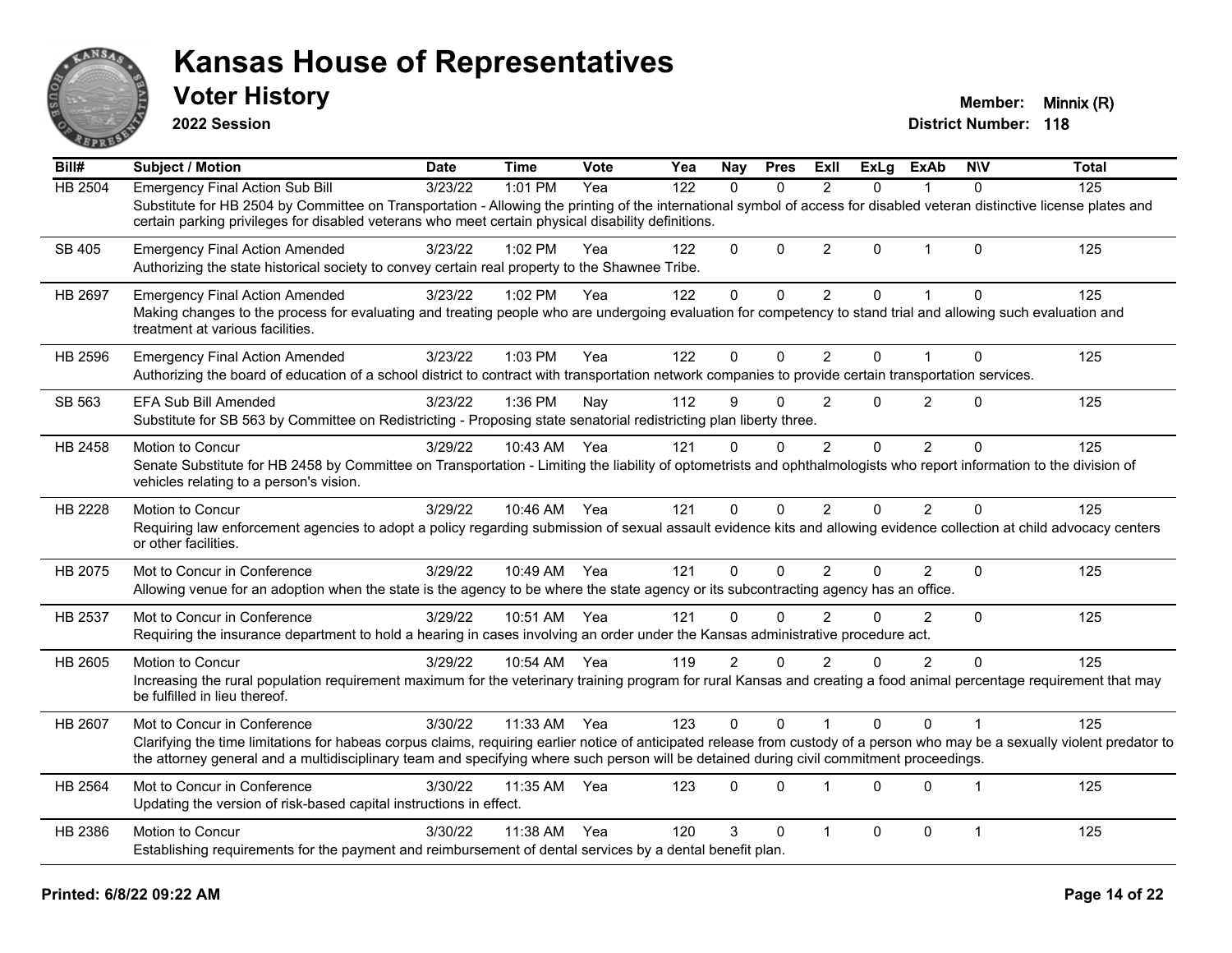

**2022 Session**

| Bill#        | <b>Subject / Motion</b>                                                                                                                                                                                                                                                                                                                                                                                                                                                                                                                                                                                                 | <b>Date</b> | <b>Time</b> | Vote | Yea | Nay      | <b>Pres</b>  | ExII                 | <b>ExLg</b>    | <b>ExAb</b>    | <b>NIV</b>     | <b>Total</b> |
|--------------|-------------------------------------------------------------------------------------------------------------------------------------------------------------------------------------------------------------------------------------------------------------------------------------------------------------------------------------------------------------------------------------------------------------------------------------------------------------------------------------------------------------------------------------------------------------------------------------------------------------------------|-------------|-------------|------|-----|----------|--------------|----------------------|----------------|----------------|----------------|--------------|
| <b>SB 62</b> | Motion to adopt CCR<br>Amending the standards for school-administered vision screenings for students, establishing the Kansas children's vision health and school readiness commission and<br>relating to the powers and duties of the Kansas commission for the deaf and hard of hearing with regard to registration of interpreters, communication access services<br>guidelines and adoption of rules and regulations.                                                                                                                                                                                               | 3/30/22     | 11:40 AM    | Yea  | 121 | 3        | $\Omega$     |                      | $\Omega$       | $\Omega$       | $\Omega$       | 125          |
| SB 84        | EFA Sub Bill Amended<br>House Substitute for Substitute for SB 84 by Committee on Federal and State Affairs - Authorizing sports wagering under the Kansas expanded lottery act.                                                                                                                                                                                                                                                                                                                                                                                                                                        | 3/30/22     | 12:45 PM    | Yea  | 88  | 36       | $\mathbf{0}$ | $\blacktriangleleft$ | $\Omega$       | $\Omega$       | $\Omega$       | 125          |
| SB 563       | Motion to adopt CCR<br>Substitute for SB 563 by Committee on Redistricting - Proposing state senatorial redistricting plan liberty three.                                                                                                                                                                                                                                                                                                                                                                                                                                                                               | 3/30/22     | 5:56 PM     | Nay  | 83  | 40       | $\Omega$     |                      | 0              |                | $\Omega$       | 125          |
| HB 2476      | Motion to adopt CCR<br>Providing for the silver star medal, bronze star medal, city of Hutchinson and daughters of the American revolution distinctive license plates and four distinctive license<br>plates for the Kansas department of wildlife and parks; authorizing the printing of the international symbol of access for disabled veteran distinctive license plates and<br>parking privileges for certain physically disabled veterans; allowing veteran distinctive license plate applicants to provide a DD214 form, DD form 2 (Retired) or a Kansas<br>veteran driver's license as proof of veteran status. | 3/31/22     | 10:57 AM    | Yea  | 115 | 5        | $\mathbf{0}$ | $\overline{2}$       | $\overline{2}$ | 1              | $\Omega$       | 125          |
| HB 2478      | Motion to adopt CCR<br>Designating a portion of United States highway 166 as the SGT Evan S Parker memorial highway, a portion of U.S. highway 56 as the PFC Shane Austin memorial<br>highway, a portion of United States highway 69 as the Senator Tom R Van Sickle memorial highway, a certain bridge on K-126 as the Dennis Crain memorial bridge, a<br>portion of United States highway 69 as the AMM2c Walter Scott Brown memorial highway and bridges on K-66 highway as veterans memorial bridge.                                                                                                                | 3/31/22     | 10:59 AM    | Yea  | 120 | 0        | $\Omega$     | $\mathcal{P}$        | $\mathcal{P}$  |                | $\Omega$       | 125          |
| HB 2595      | Motion to adopt CCR<br>Making certain antique vehicle titling procedures applicable to vehicles having a model year 60 years old or older.                                                                                                                                                                                                                                                                                                                                                                                                                                                                              | 3/31/22     | 11:00 AM    | Yea  | 119 |          | $\Omega$     | 2                    | 2              |                | $\Omega$       | 125          |
| HB 2448      | Motion to adopt CCR<br>Senate Substitute for HB 2448 by Committee on Public Health and Welfare - Requiring able-bodied adults without dependents to complete an employment and training<br>program in order to receive food assistance.                                                                                                                                                                                                                                                                                                                                                                                 | 3/31/22     | 2:55 PM     | Yea  | 70  | 46       | $\Omega$     | 5                    | $\Omega$       | $\mathcal{P}$  | $\mathfrak{p}$ | 125          |
| SB 446       | Motion to adopt CCR<br>Allowing restricted driver's license holders beginning at age 15 to drive to and from religious activities held by any religious organization and providing for the electronic<br>renewal of nondriver's identification card.                                                                                                                                                                                                                                                                                                                                                                    | 3/31/22     | 3:01 PM     | Yea  | 87  | 30       | $\mathbf{0}$ | 5                    | $\Omega$       | $\overline{2}$ | 1              | 125          |
| SB 215       | Motion to adopt CCR<br>Transferring the authority for postsecondary driver's education programs and driver training schools to the department of revenue and authorizing the board of education<br>of a school district to contract with transportation network companies to provide certain transportation services.                                                                                                                                                                                                                                                                                                   | 3/31/22     | 3:04 PM     | Yea  | 117 | $\Omega$ | $\Omega$     | 5                    | $\Omega$       | $\overline{2}$ | $\mathbf 1$    | 125          |
| HB 2005      | Motion to adopt CCR<br>Excluding hot water supply boilers that have a nominal water capacity not exceeding 120 gallons from the provisions of the boiler safety act; creating the elevator safety<br>act to require safety standards, permit requirements, and insurance coverage for elevator contractors; requiring inspections of elevators and licensure for persons<br>installing, repairing and inspecting elevators; creating an elevator safety advisory board; establishing duties for the state fire marshal.                                                                                                 | 3/31/22     | 3:11 PM     | Nay  | 73  | 45       | $\Omega$     | 5                    | $\Omega$       | $\overline{2}$ | $\Omega$       | 125          |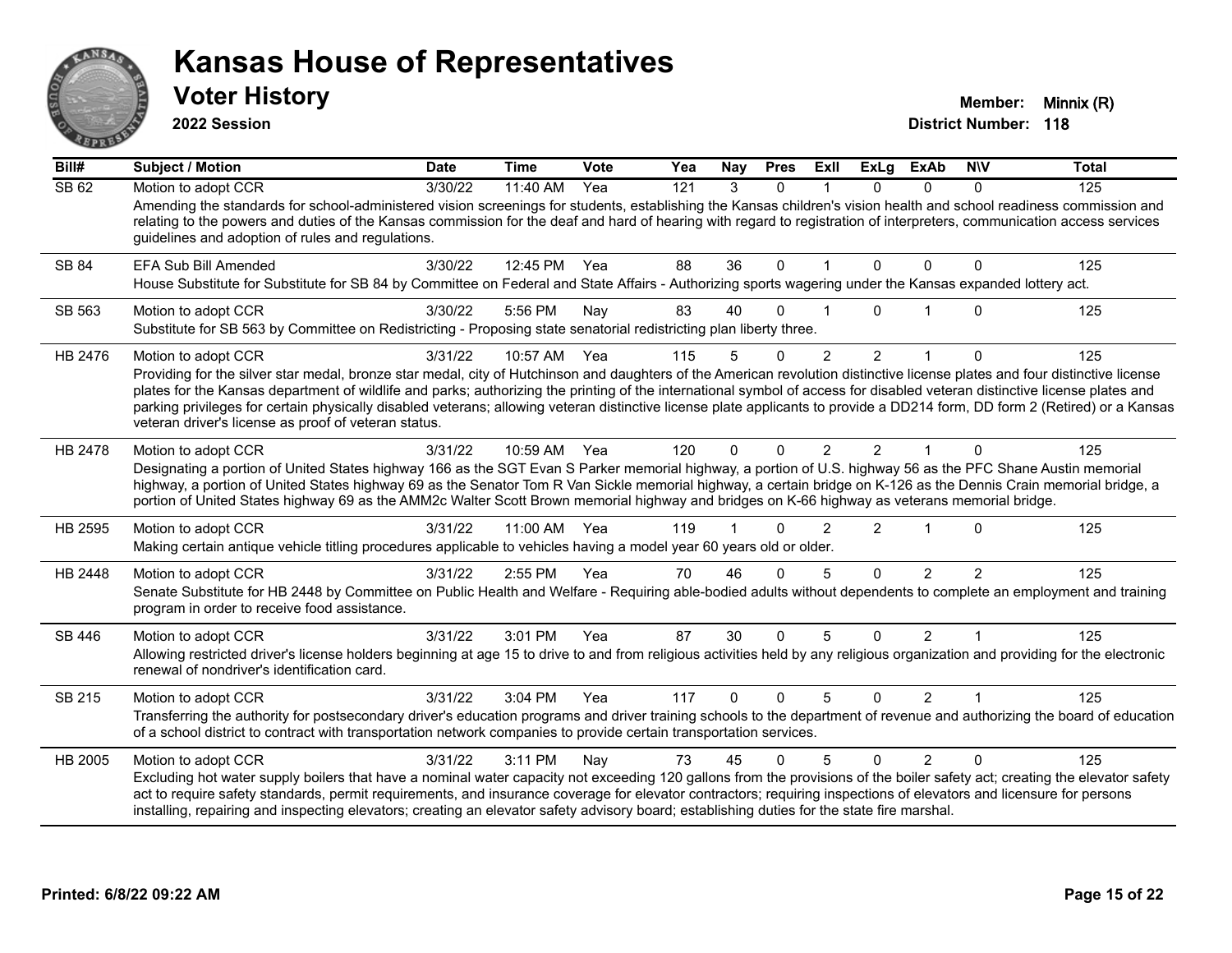

| Bill#           | <b>Subject / Motion</b>                                                                                                                                                                                                                                                                                                                                                                                                                                                                                                                                                                                                                                                                                                                                                                                                                                                                                                                                                                                                                                                                                                   | <b>Date</b> | <b>Time</b> | Vote | Yea | <b>Nay</b>     | <b>Pres</b>  | ExII            | <b>ExLg</b> | <b>ExAb</b>    | <b>NIV</b>   | <b>Total</b> |
|-----------------|---------------------------------------------------------------------------------------------------------------------------------------------------------------------------------------------------------------------------------------------------------------------------------------------------------------------------------------------------------------------------------------------------------------------------------------------------------------------------------------------------------------------------------------------------------------------------------------------------------------------------------------------------------------------------------------------------------------------------------------------------------------------------------------------------------------------------------------------------------------------------------------------------------------------------------------------------------------------------------------------------------------------------------------------------------------------------------------------------------------------------|-------------|-------------|------|-----|----------------|--------------|-----------------|-------------|----------------|--------------|--------------|
| SB <sub>2</sub> | Motion to adopt CCR                                                                                                                                                                                                                                                                                                                                                                                                                                                                                                                                                                                                                                                                                                                                                                                                                                                                                                                                                                                                                                                                                                       | 3/31/22     | 4:51 PM     | Nay  | 86  | 31             | $\Omega$     | 5               | $\Omega$    | 3              | $\Omega$     | 125          |
|                 | Allowing consumption of beer, wine or other alcoholic liquor on the Kansas state fairgrounds; increasing the number of temporary permits an applicant may receive from<br>four to 12 permits per year; limiting what cities, counties or townships may charge for a temporary permit to not more than \$25 per day; crediting a portion of moneys<br>collected from the liquor drink tax and the liquor enforcement tax to the state fair capital improvements fund; requiring that licensed farm wineries be issued a cereal<br>malt beverage retailer license if the statutory requirements for such retailer license are satisfied; authorizing retail liquor stores to sell and deliver alcoholic liquor and<br>cereal malt beverages to a caterer, public venue, club or drinking establishment located in any adjacent county any county with a comer located within two miles<br>measured along the adjacent county boundary; Increasing the percentage of alcohol by volume allowed to not more than 16% for domestic table wine and the domestic<br>fortified wine threshold to more than 16% alcohol by volume. |             |             |      |     |                |              |                 |             |                |              |              |
| HB 2087         | Motion to adopt CCR                                                                                                                                                                                                                                                                                                                                                                                                                                                                                                                                                                                                                                                                                                                                                                                                                                                                                                                                                                                                                                                                                                       | 3/31/22     | 4:54 PM     | Yea  | 105 | 12             | $\mathbf 0$  | $5\phantom{.0}$ | $\Omega$    | 3              | $\mathbf{0}$ | 125          |
|                 | Limiting the review of certain rules and regulations by the director of the budget and requiring review of rules and regulations every five years.                                                                                                                                                                                                                                                                                                                                                                                                                                                                                                                                                                                                                                                                                                                                                                                                                                                                                                                                                                        |             |             |      |     |                |              |                 |             |                |              |              |
| HB 2559         | Motion to adopt CCR                                                                                                                                                                                                                                                                                                                                                                                                                                                                                                                                                                                                                                                                                                                                                                                                                                                                                                                                                                                                                                                                                                       | 3/31/22     | 4:58 PM     | Yea  | 102 | 15             | $\mathbf 0$  | 5               | $\Omega$    | 3              | $\Omega$     | 125          |
| HB 2489         | Mot to Concur in Conference                                                                                                                                                                                                                                                                                                                                                                                                                                                                                                                                                                                                                                                                                                                                                                                                                                                                                                                                                                                                                                                                                               | 3/31/22     | 5:01 PM     | Yea  | 117 | $\Omega$       | $\mathbf{0}$ | 5               | $\Omega$    | 3              | $\mathbf{0}$ | 125          |
|                 | Amending provisions of the technology-enabled fiduciary financial institutions act relating to out-of-state financial institutions, banks and trust companies conducting<br>fidfin transactions, fees and assessments, examinations, disclosures to consumers and requiring such institutions to be mandatory reporters for purposes of elder<br>abuse.                                                                                                                                                                                                                                                                                                                                                                                                                                                                                                                                                                                                                                                                                                                                                                   |             |             |      |     |                |              |                 |             |                |              |              |
| SB 91           | Motion to adopt CCR                                                                                                                                                                                                                                                                                                                                                                                                                                                                                                                                                                                                                                                                                                                                                                                                                                                                                                                                                                                                                                                                                                       | 3/31/22     | 9:05 PM     | Yea  | 116 | $\Omega$       | $\Omega$     | 5               | 0           |                | $\mathbf{0}$ | 125          |
|                 | House Substitute for SB 91 by Committee on Commerce, Labor and Economic Development - Providing liability protection for businesses, municipalities and<br>educational institutions that participate in high school work-based learning programs and providing that schools are responsible for injuries to students participating in<br>such programs                                                                                                                                                                                                                                                                                                                                                                                                                                                                                                                                                                                                                                                                                                                                                                    |             |             |      |     |                |              |                 |             |                |              |              |
| SB 421          | Motion to adopt CCR                                                                                                                                                                                                                                                                                                                                                                                                                                                                                                                                                                                                                                                                                                                                                                                                                                                                                                                                                                                                                                                                                                       | 3/31/22     | 9:10 PM     | Yea  | 106 | 10             | $\mathbf 0$  | 5               | $\Omega$    | $\overline{4}$ | $\mathbf{0}$ | 125          |
|                 | Transferring \$1,000,000,000 from the state general fund to the Kansas public employees retirement fund during fiscal year 2022 and eliminating certain level-dollar<br>KPERS employer contribution payments.                                                                                                                                                                                                                                                                                                                                                                                                                                                                                                                                                                                                                                                                                                                                                                                                                                                                                                             |             |             |      |     |                |              |                 |             |                |              |              |
| <b>SB 408</b>   | Motion to adopt CCR                                                                                                                                                                                                                                                                                                                                                                                                                                                                                                                                                                                                                                                                                                                                                                                                                                                                                                                                                                                                                                                                                                       | 3/31/22     | 9:15 PM     | Yea  | 114 | $\overline{2}$ | $\mathbf{0}$ | 5               | $\Omega$    | $\overline{4}$ | $\Omega$     | 125          |
|                 | Increasing the criminal penalties for multiple thefts of mail; specifying that the crime of burglary includes, without authority, entering into or remaining within any locked<br>or secured portion of any dwelling, building or other structure, with intent to commit another crime therein; providing quidance to determine how offenders under the<br>supervision of two or more supervision agencies can have supervision consolidated into one agency; requiring an offender who raises error in such offender's criminal<br>history calculation for the first time on appeal to show prejudicial error and authorizing the court to correct an illegal sentence while a direct appeal is pending; and<br>transferring the responsibility to certify drug abuse treatment providers that participate in the certified drug abuse treatment program from the department of corrections<br>to the Kansas sentencing commission.                                                                                                                                                                                      |             |             |      |     |                |              |                 |             |                |              |              |
| SB 366          | Motion to adopt CCR                                                                                                                                                                                                                                                                                                                                                                                                                                                                                                                                                                                                                                                                                                                                                                                                                                                                                                                                                                                                                                                                                                       | 3/31/22     | 9:20 PM     | Yea  | 116 | $\Omega$       | $\Omega$     | 5               | $\Omega$    | 4              | $\Omega$     | 125          |
|                 | Specifying that the crime of burglary includes, without authority, entering into or remaining within any locked or secured portion of any dwelling, building or other<br>structure, with intent to commit another crime therein.                                                                                                                                                                                                                                                                                                                                                                                                                                                                                                                                                                                                                                                                                                                                                                                                                                                                                          |             |             |      |     |                |              |                 |             |                |              |              |
| HB 2456         | Motion to adopt CCR                                                                                                                                                                                                                                                                                                                                                                                                                                                                                                                                                                                                                                                                                                                                                                                                                                                                                                                                                                                                                                                                                                       | 3/31/22     | 11:22 PM    | Yea  | 93  | 20             | $\Omega$     | 5               | $\Omega$    | $\overline{7}$ | $\mathbf{0}$ | 125          |
|                 | Establishing the Kansas kids lifetime combination hunting and fishing license.                                                                                                                                                                                                                                                                                                                                                                                                                                                                                                                                                                                                                                                                                                                                                                                                                                                                                                                                                                                                                                            |             |             |      |     |                |              |                 |             |                |              |              |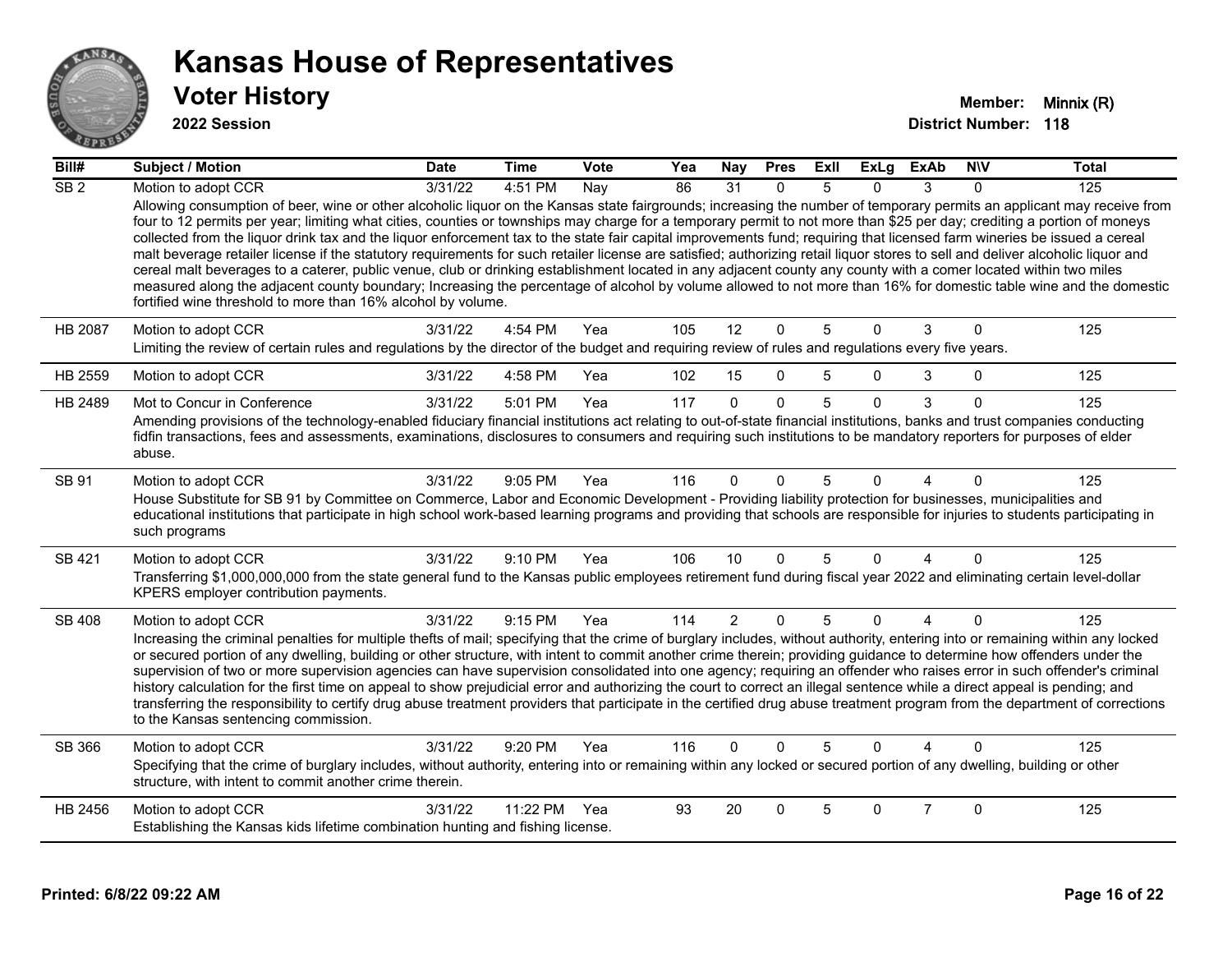

**2022 Session**

| Bill#          | Subject / Motion                                                                                                                                                                                                                                                                                                                                                                                                                                                                                                                                                                                                        | <b>Date</b> | <b>Time</b>  | Vote | Yea | Nay            | <b>Pres</b>  | ExII           | ExLg     | <b>ExAb</b>    | <b>NIV</b>              | <b>Total</b> |
|----------------|-------------------------------------------------------------------------------------------------------------------------------------------------------------------------------------------------------------------------------------------------------------------------------------------------------------------------------------------------------------------------------------------------------------------------------------------------------------------------------------------------------------------------------------------------------------------------------------------------------------------------|-------------|--------------|------|-----|----------------|--------------|----------------|----------|----------------|-------------------------|--------------|
| <b>HB 2703</b> | Motion to adopt CCR                                                                                                                                                                                                                                                                                                                                                                                                                                                                                                                                                                                                     | 3/31/22     | 11:25 PM     | Yea  | 110 | 3              | $\Omega$     | 5              | 0        | 7              | $\Omega$                | 125          |
|                | Changing law relating to employment including employment security law provisions regarding the employment security fund status and employer contribution rates and<br>the definition of employment to conform with federal law, making revisions to the department of labor's my reemployment plan program and enacting the Kansas<br>targeted employment act to facilitate employment of persons with developmental disabilities through a tax credit incentive for employers.                                                                                                                                         |             |              |      |     |                |              |                |          |                |                         |              |
| 0              | Motion to Adjourn - Helgerson                                                                                                                                                                                                                                                                                                                                                                                                                                                                                                                                                                                           | 3/31/22     | 11:32 PM     | Nay  | 29  | 77             | 0            | 5              | 0        | 7              | 7                       | 125          |
| <b>SB 200</b>  | Motion to adopt CCR                                                                                                                                                                                                                                                                                                                                                                                                                                                                                                                                                                                                     | 4/1/22      | 11:16 AM     | Yea  | 112 | $\overline{2}$ | $\Omega$     |                | 0        | $\overline{2}$ | 2                       | 125          |
|                | Expanding the pharmacist scope of practice to include initiation of therapy for certain conditions, updating provisions of the prescription monitoring program act relating<br>to program data, storage and access and increasing the membership of the advisory committee.                                                                                                                                                                                                                                                                                                                                             |             |              |      |     |                |              |                |          |                |                         |              |
| SB 343         | Motion to adopt CCR                                                                                                                                                                                                                                                                                                                                                                                                                                                                                                                                                                                                     | 4/1/22      | 11:19 AM Yea |      | 115 | $\Omega$       | $\mathbf{0}$ | $\overline{7}$ | $\Omega$ | $\overline{2}$ | $\overline{\mathbf{1}}$ | 125          |
|                | Providing considerations for in family law, adoption, foster care, guardianship and child in need of care proceedings for parents or prospective parents who are blind and<br>updating the term "hearing impaired" to "hard of hearing" in statutes related to persons with hearing loss.                                                                                                                                                                                                                                                                                                                               |             |              |      |     |                |              |                |          |                |                         |              |
| SB 453         | Motion to adopt CCR                                                                                                                                                                                                                                                                                                                                                                                                                                                                                                                                                                                                     | 4/1/22      | $11:22$ AM   | Yea  | 116 | 0              | $\Omega$     | 7              | 0        | $\mathfrak{p}$ |                         | 125          |
|                | Requiring unlicensed employees in adult care homes to complete certain training requirements, reinstating the social worker applicant option for board-approved<br>postgraduate supervised experience, allowing master's and clinical level licensees to take the baccalaureate addiction counselor test and requiring the behavioral<br>sciences regulatory board to accept a master of social work degree from Fort Hays state university as from an accredited college or university.                                                                                                                                |             |              |      |     |                |              |                |          |                |                         |              |
| SB 286         | Motion to Adopt CCR                                                                                                                                                                                                                                                                                                                                                                                                                                                                                                                                                                                                     | 4/1/22      | 12:44 PM     | Yea  | 64  | 51             |              |                |          | 2              |                         | 125          |
|                | House Substitute for Substitute for SB 286 by Committee on Judiciary - Continuing the governmental response to the COVID-19 pandemic in Kansas by extending the<br>expanded use of telemedicine, the suspension of certain requirements related to medical care facilities and immunity from civil liability for certain healthcare providers,<br>certain persons conducting business in this state and covered facilities for COVID-19 claims until January 20, 2023, creating the crime of interference with the conduct<br>of a hospital and increasing the criminal penalties for battery of a healthcare provider. |             |              |      |     |                |              |                |          |                |                         |              |
| SB 267         | Motion to adopt CCR                                                                                                                                                                                                                                                                                                                                                                                                                                                                                                                                                                                                     | 4/1/22      | 4:05 PM      | Yea  | 104 | 12             | $\Omega$     | $\overline{7}$ | $\Omega$ | $\overline{2}$ | $\Omega$                | 125          |
|                | House Substitute for Substitute for SB 267 by Committee on Appropriations - Appropriations for FY 2022, FY 2023, FY 2024, FY 2025, FY26 and FY27 for various state<br>agencies.                                                                                                                                                                                                                                                                                                                                                                                                                                         |             |              |      |     |                |              |                |          |                |                         |              |
| HB 2279        | Mot to Concur in Conference                                                                                                                                                                                                                                                                                                                                                                                                                                                                                                                                                                                             | 4/1/22      | 5:21 PM      | Yea  | 80  | 34             | $\Omega$     | 7              | 0        |                |                         | 125          |
|                | Senate substitute for HB 2279 by committee on public health and welfare - Amending the advanced practice registered nurse authorized scope of practice to permit the<br>prescribing of drugs without a supervising physician.                                                                                                                                                                                                                                                                                                                                                                                           |             |              |      |     |                |              |                |          |                |                         |              |
| HB 2109        | Motion to adopt CCR                                                                                                                                                                                                                                                                                                                                                                                                                                                                                                                                                                                                     | 4/1/22      | 6:18 PM      | Yea  | 92  | 20             |              |                | n        | 5              | $\Omega$                | 125          |
|                | Prohibiting the disclosure of personal information about a person's affiliation with an entity that is exempt from federal income taxation under section 501(c) of the<br>federal internal revenue code and continuing in existence certain exceptions to the disclosure of public records under the open records act.                                                                                                                                                                                                                                                                                                  |             |              |      |     |                |              |                |          |                |                         |              |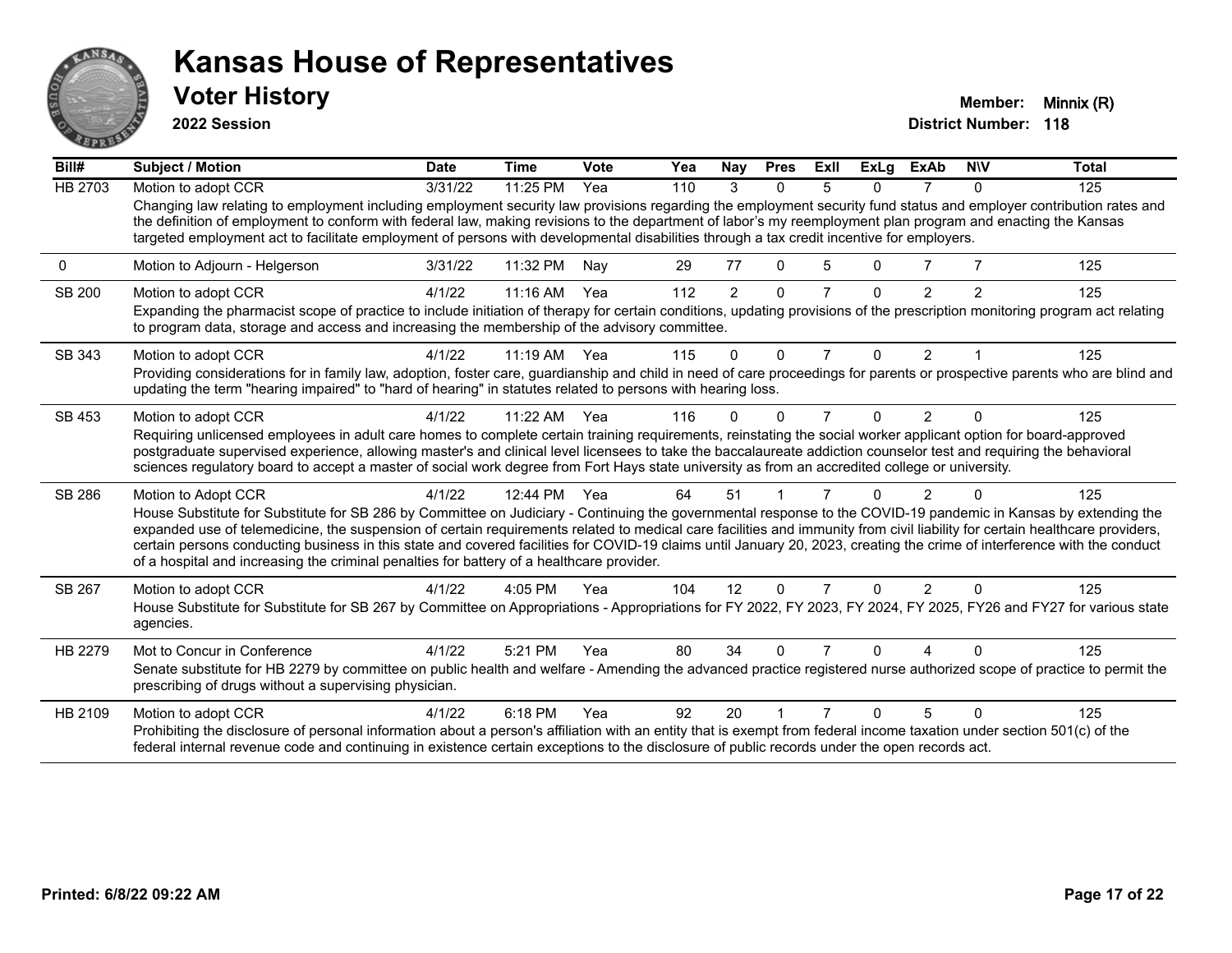

| Bill#          | Subject / Motion                                                                                                                                                                                                                                                                                                                                                                                                                                                                                                                                                                                                                                                                                                                                                                                                                                                                                                                                                                                                                                                                                                                                                                                      | <b>Date</b> | Time      | Vote | Yea | Nay      | <b>Pres</b> | ExII | ExLg | <b>ExAb</b> | <b>NIV</b> | <b>Total</b> |
|----------------|-------------------------------------------------------------------------------------------------------------------------------------------------------------------------------------------------------------------------------------------------------------------------------------------------------------------------------------------------------------------------------------------------------------------------------------------------------------------------------------------------------------------------------------------------------------------------------------------------------------------------------------------------------------------------------------------------------------------------------------------------------------------------------------------------------------------------------------------------------------------------------------------------------------------------------------------------------------------------------------------------------------------------------------------------------------------------------------------------------------------------------------------------------------------------------------------------------|-------------|-----------|------|-----|----------|-------------|------|------|-------------|------------|--------------|
| <b>HB 2299</b> | Motion to adopt CCR<br>Requiring retention of fingerprints by the Kansas bureau of investigation for participation in the federal rap back program; imposing restrictions on surveillance by certain                                                                                                                                                                                                                                                                                                                                                                                                                                                                                                                                                                                                                                                                                                                                                                                                                                                                                                                                                                                                  | 4/1/22      | 6:23 PM   | Yea  | 110 | 3        | $\Omega$    |      | U    | 5           | 0          | 125          |
|                | employees of the Kansas department of wildlife and parks on private property; expanding the jurisdiction and powers of law enforcement officers to include situations<br>when an activity is observed leading the officer to reasonably suspect a person is committing, has committed or is about to commit a crime and reasonably believe that<br>a person is in imminent danger of death or bodily injury without immediate action; allowing a search warrant to be executed within 240 hours from the time of issuance;<br>and directing the Kansas department for children and families to share certain information with investigating law enforcement agencies.                                                                                                                                                                                                                                                                                                                                                                                                                                                                                                                                 |             |           |      |     |          |             |      |      |             |            |              |
| <b>HB 2508</b> | Motion to adopt CCR<br>Modifying the definition of possession in the Kansas criminal code, modifying the elements of and making changes to the criminal penalties of abuse of a child, requiring<br>a forfeiture of an appearance bond to be set aside in certain circumstances, permitting testimony to be presented using a two-way electronic audio-video communication<br>device during a preliminary hearing, making changes to the process for evaluating and treating people who are undergoing evaluation for competency to stand trial and<br>allowing mobile competency evaluations.                                                                                                                                                                                                                                                                                                                                                                                                                                                                                                                                                                                                        | 4/1/22      | 6:28 PM   | Yea  | 113 |          |             |      |      |             |            | 125          |
| HB 2377        | Motion to adopt CCR<br>Revising laws relating to operating an aircraft under the influence, including prescribing criminal and administrative penalties and providing for testing of blood, breath,<br>urine or other bodily substances, and preliminary screening tests of breath or oral fluid; authorizing reinstatement of a driver's license for certain persons with an ignition<br>interlock device restriction; requiring persons with an ignition interlock device restriction to complete the ignition interlock device program before driving privileges are<br>fully reinstated; providing for reduced ignition interlock device program costs for certain persons; providing that the highway patrol has oversight of state certification of<br>ignition interlock manufacturers and their service providers; modifying the criminal penalties for driving a commercial motor vehicle under the influence and driving under<br>the influence; increasing the period of disqualification for certain offenses committed by a person with commercial driving privileges; and prohibiting prosecuting<br>attorneys from concealing certain traffic violations from the CDLIS driver report. | 4/1/22      | 6:34 PM   | Yea  | 101 | 12       | $\Omega$    |      | 0    | 5           | $\Omega$   | 125          |
| HB 2361        | Motion to adopt CCR<br>Senate Substitute for HB 2361 by Committee on Judiciary - Removing the requirement that all district court judges in Douglas county serve on the board of trustees of<br>the law library, authorizing the supreme court to adopt rules establishing specialty court programs, creating the specialty court funding advisory committee and the<br>specialty court resources fund, authorizing courts to order defendants to participate in specialty court programs and allowing expungement of certain convictions when<br>defendants complete the requirements of such programs.                                                                                                                                                                                                                                                                                                                                                                                                                                                                                                                                                                                              | 4/1/22      | 6:39 PM   | Yea  | 113 | $\Omega$ |             |      |      | 5           | ∩          | 125          |
| <b>SB 58</b>   | Motion to adopt CCR<br>Establishing the parents' bill of rights for parents of students attending elementary or secondary school in this state.                                                                                                                                                                                                                                                                                                                                                                                                                                                                                                                                                                                                                                                                                                                                                                                                                                                                                                                                                                                                                                                       | 4/1/22      | $6:57$ PM | Yea  | 67  | 46       | $\Omega$    |      | n    | 5           | $\Omega$   | 125          |
| SB 160         | Motion to adopt CCR<br>Enacting the fairness in women's sports act to require that student athletic teams only include members who are of the same biological sex unless designated as coed.                                                                                                                                                                                                                                                                                                                                                                                                                                                                                                                                                                                                                                                                                                                                                                                                                                                                                                                                                                                                          | 4/1/22      | 8:00 PM   | Yea  | 74  | 39       |             |      | n    | 5           | $\Omega$   | 125          |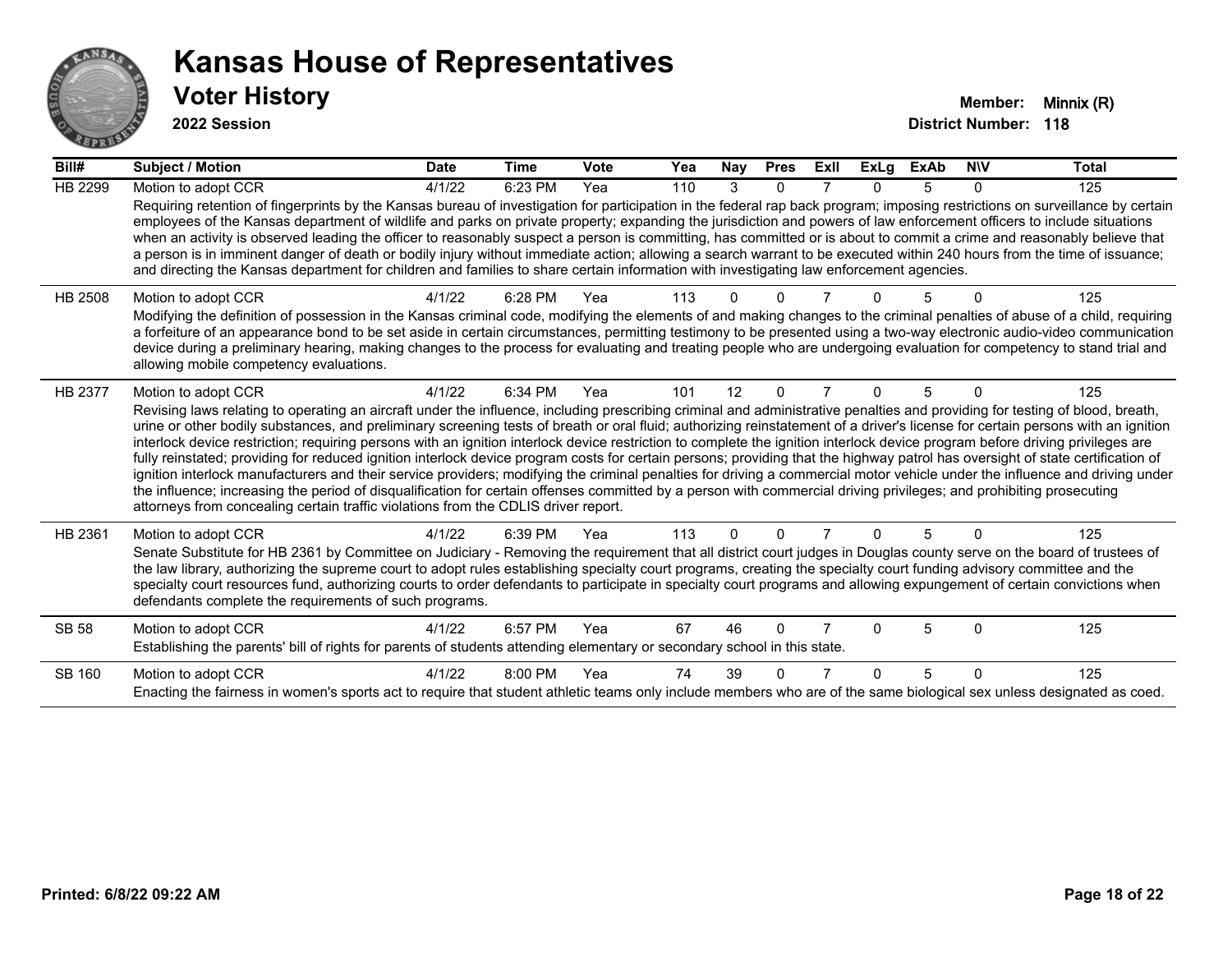

| Bill#           | <b>Subject / Motion</b>                                                                                                                                                                                                                                                                                                                                                                                                                                                                                                                                                                                                                                                                                                                                                                                                                                                                                                                                                                                                                                                                                                                                                                                                                                                                                                                                                                                                                                                                                                                                                                                                                                                                                                                                                                                                                                                                                                                                                                                                                                                                                                                                                                                                                                                                                                                                                                                                                                                                                                                                                                                                                                                                                                                                                                                                                                                                                                                                                                                                                                                                                                                                                     | <b>Date</b> | Time         | <b>Vote</b> | Yea | Nay | <b>Pres</b> | ExII           | ExLg     | ExAb           | <b>NIV</b>   | <b>Total</b> |
|-----------------|-----------------------------------------------------------------------------------------------------------------------------------------------------------------------------------------------------------------------------------------------------------------------------------------------------------------------------------------------------------------------------------------------------------------------------------------------------------------------------------------------------------------------------------------------------------------------------------------------------------------------------------------------------------------------------------------------------------------------------------------------------------------------------------------------------------------------------------------------------------------------------------------------------------------------------------------------------------------------------------------------------------------------------------------------------------------------------------------------------------------------------------------------------------------------------------------------------------------------------------------------------------------------------------------------------------------------------------------------------------------------------------------------------------------------------------------------------------------------------------------------------------------------------------------------------------------------------------------------------------------------------------------------------------------------------------------------------------------------------------------------------------------------------------------------------------------------------------------------------------------------------------------------------------------------------------------------------------------------------------------------------------------------------------------------------------------------------------------------------------------------------------------------------------------------------------------------------------------------------------------------------------------------------------------------------------------------------------------------------------------------------------------------------------------------------------------------------------------------------------------------------------------------------------------------------------------------------------------------------------------------------------------------------------------------------------------------------------------------------------------------------------------------------------------------------------------------------------------------------------------------------------------------------------------------------------------------------------------------------------------------------------------------------------------------------------------------------------------------------------------------------------------------------------------------------|-------------|--------------|-------------|-----|-----|-------------|----------------|----------|----------------|--------------|--------------|
| HB 2239         | Motion to adopt CCR                                                                                                                                                                                                                                                                                                                                                                                                                                                                                                                                                                                                                                                                                                                                                                                                                                                                                                                                                                                                                                                                                                                                                                                                                                                                                                                                                                                                                                                                                                                                                                                                                                                                                                                                                                                                                                                                                                                                                                                                                                                                                                                                                                                                                                                                                                                                                                                                                                                                                                                                                                                                                                                                                                                                                                                                                                                                                                                                                                                                                                                                                                                                                         | 4/1/22      | 9:45 PM      | Yea         | 103 | 10  | $\Omega$    |                | $\Omega$ | 5              | $\Omega$     | 125          |
|                 | Providing tax credits for graduates of aerospace and aviation-related educational programs and employers of program graduates, school and classroom supplies<br>purchased by teachers, contributions to community colleges and technical colleges, qualified railroad track maintenance expenditures of short line railroads and<br>associated rail siding owners or lessees and expanding eligibility, amount and transferability of the research and development tax credit, providing homestead property<br>tax refunds from the income tax refund fund to certain persons based on the increase in property tax over the base year property tax amount, providing for an additional<br>personal income tax exemption for 100% disabled veterans, establishing the salt parity act to allow pass-through entities to elect to pay state income tax at the entity<br>level, establishing a checkoff for contributions to the Kansas historic site fund, establishing a revenue neutral rate complaint process for tax levies, authorizing the<br>county clerk to limit the amount of ad valorem taxes to be levied in certain circumstances, establishing a deadline for budgets to be filed with the director of accounts<br>and reports, requiring roll call votes and publication of information to exceed the revenue neutral rate, classifying certain agritourism activities and zoos as land devoted<br>to agricultural use, classifying land devoted to agriculture that is subject to the federal grassland conservation reserve program as grassland, establishing a property tax<br>exemption for antique utility trailers, allowing for the proration of value when certain personal property is acquired or sold prior to September 1 of any tax year, providing<br>for the exemption of inventory and work-in-progress machinery and equipment for telecommunications machinery and equipment, increasing the extent of exemption for<br>residential property from the statewide school levy, providing for abatement or credit of property tax for buildings and improvements destroyed or substantially destroyed<br>by natural disaster, providing a sales tax exemption for certain fencing and for reconstructing, repairing or replacing certain fencing damaged or destroyed by a wildfire,<br>flood, tornado or other natural disaster, excluding separately stated delivery charges from sales or selling price, removing the expiration on manufacturer cash rebates<br>on motor vehicles, providing countywide retailers' sales tax authority for Wilson county, requiring disclosure of distribution of revenues on countywide retailers' sales tax<br>ballot proposals, validating the election held to approve a retailers' sales tax levy by the city of Latham, extending the time period for eligibility in the loan repayment<br>program and the income tax credit for rural opportunity zones, enacting the Gage park improvement authority act and providing for the creation of the Gage park<br>improvement authority and an election for the imposition of a countywide sales tax sales tax within the boundaries of Shawnee county. |             |              |             |     |     |             |                |          |                |              |              |
| HB 2644         | Motion to Concur in Conference<br>Designating the Sandhill plum as the official state fruit.                                                                                                                                                                                                                                                                                                                                                                                                                                                                                                                                                                                                                                                                                                                                                                                                                                                                                                                                                                                                                                                                                                                                                                                                                                                                                                                                                                                                                                                                                                                                                                                                                                                                                                                                                                                                                                                                                                                                                                                                                                                                                                                                                                                                                                                                                                                                                                                                                                                                                                                                                                                                                                                                                                                                                                                                                                                                                                                                                                                                                                                                                | 4/1/22      | 9:48 PM      | Yea         | 108 | 5   | $\Omega$    |                | $\Omega$ | 5              | $\mathbf{0}$ | 125          |
| SB 261          | Motion to adopt CCR<br>Substitute for SB 261 by Committee on Agriculture -- Prohibiting the use of identifiable meat terms on the labels of meat analogs when such labels do not include proper<br>qualifying language to indicate that such products do not contain meat.                                                                                                                                                                                                                                                                                                                                                                                                                                                                                                                                                                                                                                                                                                                                                                                                                                                                                                                                                                                                                                                                                                                                                                                                                                                                                                                                                                                                                                                                                                                                                                                                                                                                                                                                                                                                                                                                                                                                                                                                                                                                                                                                                                                                                                                                                                                                                                                                                                                                                                                                                                                                                                                                                                                                                                                                                                                                                                  | 4/1/22      | 9:56 PM      | Yea         | 113 | 0   | $\mathbf 0$ | $\overline{7}$ | $\Omega$ | 5              | $\mathbf 0$  | 125          |
| SB 84           | Substitute Motion to Not Adopt CCR<br>House Substitute for Substitute for SB 84 by Committee on Federal and State Affairs - Authorizing sports wagering under the Kansas expanded lottery act.                                                                                                                                                                                                                                                                                                                                                                                                                                                                                                                                                                                                                                                                                                                                                                                                                                                                                                                                                                                                                                                                                                                                                                                                                                                                                                                                                                                                                                                                                                                                                                                                                                                                                                                                                                                                                                                                                                                                                                                                                                                                                                                                                                                                                                                                                                                                                                                                                                                                                                                                                                                                                                                                                                                                                                                                                                                                                                                                                                              | 4/1/22      | 11:59 PM Yea |             | 56  | 56  | $\Omega$    | 7              | 0        | 6              | $\Omega$     | 125          |
| SB 84           | Motion to Adopt CCR<br>House Substitute for Substitute for SB 84 by Committee on Federal and State Affairs - Authorizing sports wagering under the Kansas expanded lottery act.                                                                                                                                                                                                                                                                                                                                                                                                                                                                                                                                                                                                                                                                                                                                                                                                                                                                                                                                                                                                                                                                                                                                                                                                                                                                                                                                                                                                                                                                                                                                                                                                                                                                                                                                                                                                                                                                                                                                                                                                                                                                                                                                                                                                                                                                                                                                                                                                                                                                                                                                                                                                                                                                                                                                                                                                                                                                                                                                                                                             | 4/1/22      | 11:59 PM     | Nay         | 63  | 49  | $\Omega$    | $\overline{7}$ | $\Omega$ | 6              | $\Omega$     | 125          |
| HB 2487         | Motions of a Previous Day                                                                                                                                                                                                                                                                                                                                                                                                                                                                                                                                                                                                                                                                                                                                                                                                                                                                                                                                                                                                                                                                                                                                                                                                                                                                                                                                                                                                                                                                                                                                                                                                                                                                                                                                                                                                                                                                                                                                                                                                                                                                                                                                                                                                                                                                                                                                                                                                                                                                                                                                                                                                                                                                                                                                                                                                                                                                                                                                                                                                                                                                                                                                                   | 4/26/22     | 11:35 AM     | Nay         | 48  | 74  | 0           |                | 0        | $\overline{2}$ | 0            | 125          |
| <b>HCR 5022</b> | Motion to adopt CCR<br>Proposing a constitutional amendment requiring that a sheriff be elected in each county; exception.                                                                                                                                                                                                                                                                                                                                                                                                                                                                                                                                                                                                                                                                                                                                                                                                                                                                                                                                                                                                                                                                                                                                                                                                                                                                                                                                                                                                                                                                                                                                                                                                                                                                                                                                                                                                                                                                                                                                                                                                                                                                                                                                                                                                                                                                                                                                                                                                                                                                                                                                                                                                                                                                                                                                                                                                                                                                                                                                                                                                                                                  | 4/26/22     | 11:43 AM     | Yea         | 91  | 31  | $\Omega$    | $\overline{1}$ | $\Omega$ | $\overline{2}$ | $\mathbf{0}$ | 125          |
| HB 2387         | Motion to adopt CCR<br>Prohibiting the issuance of a request for proposal or entering into a new contract for the administration and provision of benefits under the medical assistance program<br>and removing the authority of the governor to prohibit attending or conducting certain religious services and worship services.                                                                                                                                                                                                                                                                                                                                                                                                                                                                                                                                                                                                                                                                                                                                                                                                                                                                                                                                                                                                                                                                                                                                                                                                                                                                                                                                                                                                                                                                                                                                                                                                                                                                                                                                                                                                                                                                                                                                                                                                                                                                                                                                                                                                                                                                                                                                                                                                                                                                                                                                                                                                                                                                                                                                                                                                                                          | 4/26/22     | 12:47 PM     | Yea         | 84  | 38  | $\Omega$    |                | $\Omega$ | $\overline{2}$ | $\Omega$     | 125          |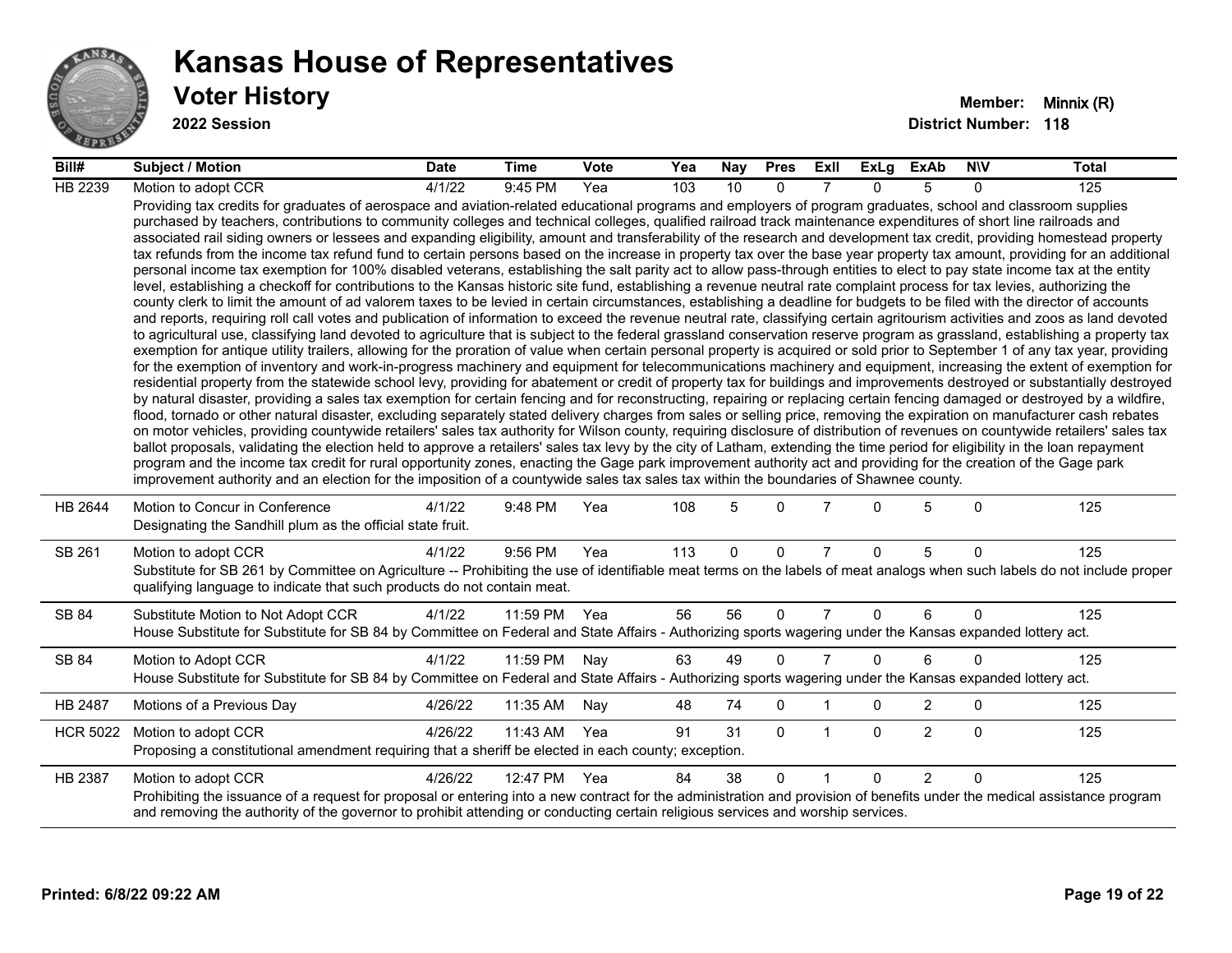

| Bill#          | <b>Subject / Motion</b>                                                                                                                                                                                                                                                                                                                               | <b>Date</b> | <b>Time</b>  | Vote | Yea | Nay             | <b>Pres</b>  | Exll | <b>ExLg</b> | <b>ExAb</b>    | <b>NIV</b> | <b>Total</b> |
|----------------|-------------------------------------------------------------------------------------------------------------------------------------------------------------------------------------------------------------------------------------------------------------------------------------------------------------------------------------------------------|-------------|--------------|------|-----|-----------------|--------------|------|-------------|----------------|------------|--------------|
| <b>HB 2252</b> | Motion to adopt CCR                                                                                                                                                                                                                                                                                                                                   | 4/26/22     | 12:50 PM     | Yea  | 84  | $\overline{38}$ | $\Omega$     |      | $\Omega$    | 2              | $\Omega$   | 125          |
|                | Prohibiting the modification of election laws by agreement except as approved by the legislative coordinating council.                                                                                                                                                                                                                                |             |              |      |     |                 |              |      |             |                |            |              |
| HB 2138        | Motion to adopt CCR                                                                                                                                                                                                                                                                                                                                   | 4/26/22     | 1:03 PM      | Yea  | 82  | 40              | $\Omega$     |      | $\Omega$    | $\overline{2}$ | $\Omega$   | 125          |
|                | Providing for the use of electronic poll books in elections and the approval of such books by the secretary of state, requiring all voting systems for elections to use<br>individual voter-verified paper ballots with a distinctive watermark, requiring the secretary of state and local election officers to develop an affidavit to be signed by |             |              |      |     |                 |              |      |             |                |            |              |
|                | election workers regarding handling of completed ballots, requiring audits of any federal, statewide or state legislative race that is within 1% of the total votes cast and                                                                                                                                                                          |             |              |      |     |                 |              |      |             |                |            |              |
|                | requiring randomized audits of elections procedures used in four counties in even-numbered years, requiring a county election officer to send a confirmation of address                                                                                                                                                                               |             |              |      |     |                 |              |      |             |                |            |              |
|                | when there is no election-related activity for any four calendar year period and exempting poll workers from certain election crimes.                                                                                                                                                                                                                 |             |              |      |     |                 |              |      |             |                |            |              |
| HB 2237        | Motion to adopt CCR                                                                                                                                                                                                                                                                                                                                   | 4/26/22     | 1:13 PM      | Yea  | 109 | 12              |              |      | $\Omega$    | 2              | $\Omega$   | 125          |
|                | Enacting the Kansas affordable housing tax credit act, the Kansas housing investor tax credit act, the historic Kansas act, the Kansas rural home loan guarantee act,<br>authorizing certain residential real property appraisals in rural counties to be performed without completing the sales comparison approach to value, allowing the use of    |             |              |      |     |                 |              |      |             |                |            |              |
|                | bond proceeds under the Kansas rural housing incentive district act for residential vertical development and renovation of certain buildings within economically                                                                                                                                                                                      |             |              |      |     |                 |              |      |             |                |            |              |
|                | distressed urban areas and expanding eligibility for the child day care services assistance tax credit and providing a credit for employer payments to an organization                                                                                                                                                                                |             |              |      |     |                 |              |      |             |                |            |              |
|                | providing access to employees for child day care services.                                                                                                                                                                                                                                                                                            |             |              |      |     |                 |              |      |             |                |            |              |
| SB 313         | Motion to adopt CCR                                                                                                                                                                                                                                                                                                                                   | 4/27/22     | 3:32 PM      | Yea  | 75  | 44              | $\Omega$     | 3    | $\Omega$    | 3              | $\Omega$   | 125          |
|                | Providing for the use and regulation of autonomous motor vehicles and establishing the autonomous vehicle advisory committee.                                                                                                                                                                                                                         |             |              |      |     |                 |              |      |             |                |            |              |
| HB 2466        | Motion to adopt CCR                                                                                                                                                                                                                                                                                                                                   | 4/27/22     | 3:39 PM      | Yea  | 109 | 10              | $\Omega$     |      | $\Omega$    | 3              | 0          | 125          |
|                | Substitute for HB 2466 by Committee on Education - Establishing the promoting advancement in computing knowledge act to increase the availability of computer<br>science education in Kansas schools and the career technical education credentialing and student transitioning to employment success pilot program; also exempting                   |             |              |      |     |                 |              |      |             |                |            |              |
|                | national assessment providers from the student online personal protection act.                                                                                                                                                                                                                                                                        |             |              |      |     |                 |              |      |             |                |            |              |
| HB 2492        | Motion to Concur                                                                                                                                                                                                                                                                                                                                      | 4/27/22     | 3:41 PM      | Yea  | 119 | $\mathbf{0}$    | $\Omega$     | 3    | $\Omega$    | 3              | $\Omega$   | 125          |
|                | Submitting claims against the state by the joint committee on special claims against the state.                                                                                                                                                                                                                                                       |             |              |      |     |                 |              |      |             |                |            |              |
| HB 2448        | Consideration of Veto                                                                                                                                                                                                                                                                                                                                 | 4/28/22     | 11:31 AM Yea |      | 86  | 36              | $\mathbf{0}$ |      | $\Omega$    | $\overline{2}$ | $\Omega$   | 125          |
|                | Senate Substitute for HB 2448 by Committee on Public Health and Welfare - Requiring able-bodied adults without dependents to complete an employment and training                                                                                                                                                                                      |             |              |      |     |                 |              |      |             |                |            |              |
|                | program in order to receive food assistance.                                                                                                                                                                                                                                                                                                          |             |              |      |     |                 |              |      |             |                |            |              |
| <b>SB 58</b>   | Consideration of Veto                                                                                                                                                                                                                                                                                                                                 | 4/28/22     | 12:17 PM Yea |      | 72  | 50              | $\Omega$     |      | $\Omega$    | $\overline{2}$ | $\Omega$   | 125          |
|                | Establishing the parents' bill of rights for parents of students attending elementary or secondary school in this state.                                                                                                                                                                                                                              |             |              |      |     |                 |              |      |             |                |            |              |
| <b>SB 160</b>  | Consideration of Veto                                                                                                                                                                                                                                                                                                                                 | 4/28/22     | 1:14 PM      | Yea  | 81  | 41              | $\Omega$     |      | $\Omega$    | 2              | $\Omega$   | 125          |
|                | Enacting the fairness in women's sports act to require that student athletic teams only include members who are of the same biological sex unless designated as<br>coed.                                                                                                                                                                              |             |              |      |     |                 |              |      |             |                |            |              |
| <b>SB 84</b>   | Motion to adopt CCR                                                                                                                                                                                                                                                                                                                                   | 4/28/22     | 4:03 PM      | Nay  | 73  | 49              | $\mathbf{0}$ |      | $\Omega$    | $\overline{2}$ | 0          | 125          |
|                | House Substitute for Substitute for SB 84 by Committee on Federal and State Affairs - Authorizing sports wagering under the Kansas expanded lottery act and historical<br>horse race machines under the Kansas parimutuel racing act.                                                                                                                 |             |              |      |     |                 |              |      |             |                |            |              |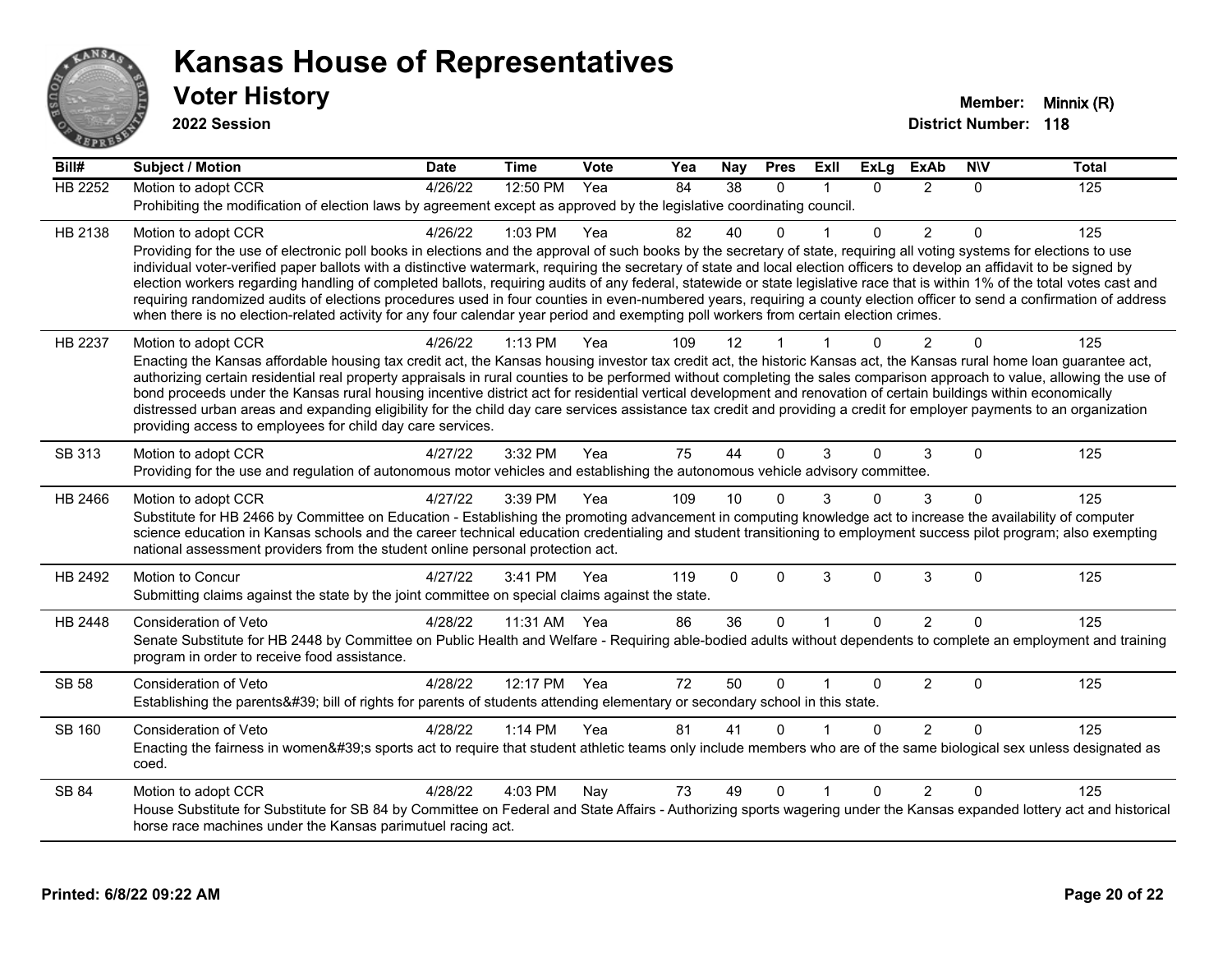

**2022 Session**

| Bill#          | <b>Subject / Motion</b>                                                                                                                                                                                                                                                                                                             | <b>Date</b> | <b>Time</b> | Vote | Yea | Nay | <b>Pres</b>  | Exll                    | <b>ExLg</b> | <b>ExAb</b>    | <b>NIV</b>     | <b>Total</b> |
|----------------|-------------------------------------------------------------------------------------------------------------------------------------------------------------------------------------------------------------------------------------------------------------------------------------------------------------------------------------|-------------|-------------|------|-----|-----|--------------|-------------------------|-------------|----------------|----------------|--------------|
| <b>HB 2567</b> | Motion to adopt CCR                                                                                                                                                                                                                                                                                                                 | 4/28/22     | 5:52 PM     | Yea  | 75  | 45  | $\mathbf{0}$ |                         | $\Omega$    | 4              | $\mathbf{0}$   | 125          |
|                | Senate Substitute for HB 2567 by Committee on Ways and Means - Removing federal impact aid from the determination of local foundation aid in the Kansas school<br>equity and enhancement act and excluding Fort Leavenworth school district and virtual school students from the capital improvement state aid determination.       |             |             |      |     |     |              |                         |             |                |                |              |
| <b>SB 19</b>   | Motion to adopt CCR                                                                                                                                                                                                                                                                                                                 | 4/28/22     | 8:59 PM     | Yea  | 112 | 6   | $\mathbf{0}$ |                         | 0           | 6              | $\Omega$       | 125          |
|                | House Substitute for SB 19 by Committee on Energy, Utilities and Telecommunications - Implementing the 988 suicide prevention and mental health crisis hotline in<br>Kansas.                                                                                                                                                        |             |             |      |     |     |              |                         |             |                |                |              |
| SB 331         | Motion to adopt CCR                                                                                                                                                                                                                                                                                                                 | 4/28/22     | 9:05 PM     | Yea  | 91  | 26  | $\mathbf{0}$ | $\mathbf 1$             | $\Omega$    | $\overline{7}$ | $\Omega$       | 125          |
|                | Updating the version of risk-based capital instructions in effect.                                                                                                                                                                                                                                                                  |             |             |      |     |     |              |                         |             |                |                |              |
| HB 2510        | Motion to adopt CCR                                                                                                                                                                                                                                                                                                                 | 4/28/22     | 9:34 PM     | Yea  | 95  | 22  | $\mathbf{0}$ |                         | 0           |                | 0              | 125          |
|                | Appropriations for FY 2022, FY 2023, and FY 2024, for various state agencies; 2022 omnibus bill; authorizing certain transfers and capital improvement projects.                                                                                                                                                                    |             |             |      |     |     |              |                         |             |                |                |              |
| HB 2106        | Sub Motion Not Adopt CCR                                                                                                                                                                                                                                                                                                            | 4/28/22     | 10:02 PM    | Nay  | 39  | 75  | $\mathbf{0}$ |                         | $\Omega$    | $\overline{7}$ | 3              | 125          |
|                | Decreasing the state rate for sales and use taxes for sales of food and food ingredients and providing for the levying of taxes by cities and counties and discontinuing<br>the nonrefundable food sales tax credit.                                                                                                                |             |             |      |     |     |              |                         |             |                |                |              |
| HB 2106        | Motion to adopt CCR                                                                                                                                                                                                                                                                                                                 | 4/28/22     | 10:28 PM    | Yea  | 114 | 3   | $\Omega$     |                         | 0           | 7              | $\Omega$       | 125          |
|                | Decreasing the state rate for sales and use taxes for sales of food and food ingredients and providing for the levying of taxes by cities and counties and discontinuing<br>the nonrefundable food sales tax credit.                                                                                                                |             |             |      |     |     |              |                         |             |                |                |              |
| HB 2495        | Motion to Concur                                                                                                                                                                                                                                                                                                                    | 4/28/22     | 10:31 PM    | Yea  | 116 | 1   | $\Omega$     | $\mathbf 1$             | $\Omega$    | $\overline{7}$ | $\Omega$       | 125          |
|                | Prohibiting the disclosure of personal information about a person's affiliation with an entity that is exempt from federal income taxation under section 501(c) of the<br>federal internal revenue code.                                                                                                                            |             |             |      |     |     |              |                         |             |                |                |              |
| SB 34          | Motion to adopt CCR                                                                                                                                                                                                                                                                                                                 | 4/28/22     | 11:35 PM    | Yea  | 64  | 53  | $\Omega$     | $\overline{\mathbf{A}}$ | $\Omega$    | 7              | $\Omega$       | 125          |
|                | Substitute for SB 34 by Committee on Federal and State Affairs - Requiring review of administrative rules and regulations every five years.                                                                                                                                                                                         |             |             |      |     |     |              |                         |             |                |                |              |
| HB 2252        | <b>Consideration of Veto</b>                                                                                                                                                                                                                                                                                                        | 5/23/22     | 11:27 AM    | Yea  | 84  | 37  | $\Omega$     |                         | $\Omega$    | $\overline{2}$ | 1              | 125          |
|                | Prohibiting the modification of election laws by agreement except as approved by the legislative coordinating council.                                                                                                                                                                                                              |             |             |      |     |     |              |                         |             |                |                |              |
| HB 2387        | <b>Consideration of Veto</b>                                                                                                                                                                                                                                                                                                        | 5/23/22     | 11:38 AM    | Yea  | 84  | 38  | $\mathbf{0}$ |                         | $\Omega$    | $\overline{2}$ | $\Omega$       | 125          |
|                | Prohibiting the issuance of a request for proposal or entering into a new contract for the administration and provision of benefits under the medical assistance program<br>and removing the authority of the governor to prohibit attending or conducting certain religious services and worship services.                         |             |             |      |     |     |              |                         |             |                |                |              |
| HB 2136        | Sub Mtn Not Adpt                                                                                                                                                                                                                                                                                                                    | 5/23/22     | 12:42 PM    | Nay  | 37  | 84  | $\Omega$     |                         | 0           |                | $\mathfrak{p}$ | 125          |
|                | Establishing the COVID-19 retail storefront property tax relief act to provide partial refunds to certain businesses impacted by COVID-19-related shutdowns and                                                                                                                                                                     |             |             |      |     |     |              |                         |             |                |                |              |
|                | restrictions, discontinuing the first 15 days of the month sales and compensating use tax remittance requirements for certain retailers, providing countywide retailers'<br>sales tax authority for Atchison county and delaying implementation of the exclusion of separately stated delivery charges from sales or selling price. |             |             |      |     |     |              |                         |             |                |                |              |